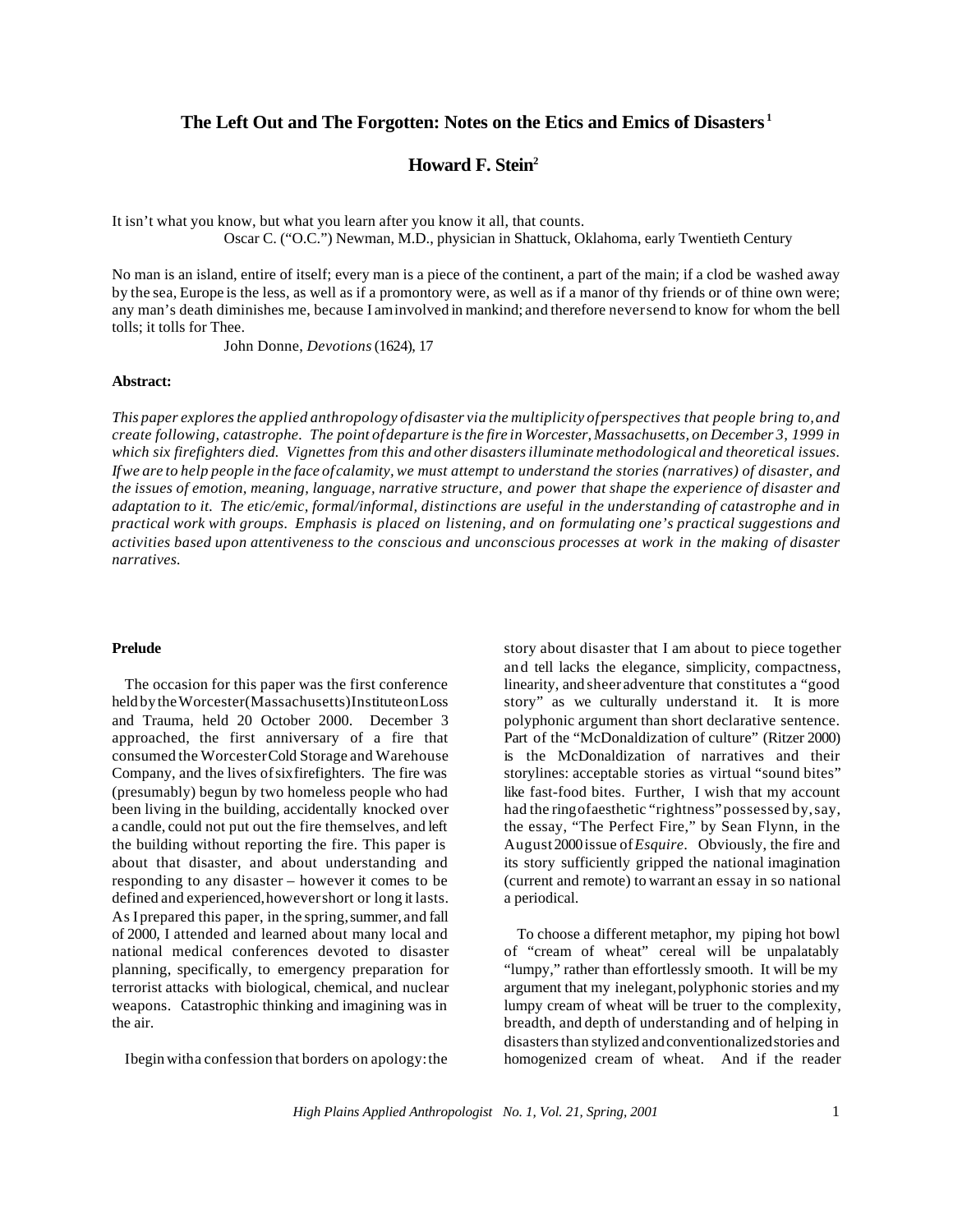dislikes my image of lumpy cream of wheat, consider lumpy mashed potatoes versus creamy, thoroughly blended,homogenizedmashedpotatoes(oreveninstant mashed potatoes, McDonaldized in a package); or oatmeal, lumpy and smooth; or coffee, ground or instant.... The metaphoris the same irrespective of the specific product!

I wish that it were different. The hard part is not *imposing* stories, plots, characters, and endings, but *listening* to the polyphony if not cacophony of stories that is part of the real life experience of disasters. The same is true, I shall argue, for healing – ranging from individuals to families to communities and larger cultures. I start by recognizing that a conference devoted to understanding the December 3, 1999 fire is  $-$  whatever else it might be  $-$  part of the disaster and the response to it. At this conference we are writing and rewriting the story of which we are a part and in which we have a role. How long does a fire burn, symbolically speaking? How do we deal with a fire we have already been burned by – some literally, some symbolically? How do we deal with the (at least) twin temptations of "becoming" the fire ourselves and insisting that we are not even "singed" by its farreaching flames?

This paperaddresses thesesimultaneously urgent and timeless questions about the Worcester fire and about any disaster. Reality is lumpy cream of wheat, fresh ground coffee, always aesthetically imperfect. We often omit this fresh and lumpy reality from our scholarly accounts and clinical strategies. As a consequence, practically speaking, real people (individuals, groups, categories of people) get left behind because we fail to notice them or to grant them a place in our drama. They are, in effect, abandoned to their own grief and resourcefulness. This is part ofthe price we all pay for overly homogenized, stylized "cream of wheat."

## **Opening Stories**

I begin with two brief stories about disaster. I teach an annual seminar called "behavioral sciences in occupational medicine" to physicians and physician associates (P.A.s). Over its seventeen weeks I invited several speakers to teach us about the real world. One of these is a P.A. who is the occupational health manager for the City of Oklahoma City. Prior to P.A. school, he was a firefighter, from which he retired after years of service. The date of class was 3 March 1997. Early in his talk he described a fire in which three Oklahoma City firefighters had died in 1989. His

account went something like this: "There was a flashover and backdraft. These were the first deaths in the Oklahoma City Fire Department since the 1950s. 1989. *TODAY*! 3 March 1989." Having started to *tell* a story, he suddenly found himself *re-living* it. His pupils were, for the moment, dilated and fixed in the distance, nowhere in the classroom. For a few seconds there was utter silence in the room. He then recomposed himself and continued with his part in the three-hour seminar.

Suddenly, a portion of a talk about memory and disaster becomes a moment in traumatic remembering itself. He was far enough away in time from the original event not to be conscious of the anniversary date. Yet, in the unconscious, the event was still emotionally volatile, and as soon as he recognized the date, he was briefly swept up in the narrative rather than simply recounting it.

It also is parable and metaphorical for what I have learned about understanding disasters and helping people afterwards. Much of what is most important, short term and long term, is not immediately obvious from direct vision. It rather comes more via peripheral vision – from the corner of the eye. It takes us unprepared precisely as the calamity itself once did. I do not dispense with our official clinical and crisis intervention categories and methods, but I question their ability to contain "the whole story," especially one that continues to emerge. Philosopher Alfred North Whitehead long ago stressed, "Seek simplicity and mistrust it." In life as in medicine and science, there mustbe a healthy tensionbetweenrules andexceptions.

Around two and a half years after the bombing of the federal building in Oklahoma City, a University of Oklahoma Health Sciences Center faculty physician colleague was taking family medicine residents on a community medicine rotation at a local clinic for indigent patients. In a getting-acquainted fashion, the faculty physician was talking with the clinic nurse about herwork and experience. At one point, she asked her whether she had been involved in the medical community's response immediately after the bombing. The nurseburstinto tears, and a geyser offeelings and memories erupted. My colleague said that she talked and talked, as if for the first time. She said that 2½ years ago, no one had "debriefed" her and asked what *she* had gone through. After volunteering some time to the emergency effort, she returned to her work, which everyone treated as "business as usual." Becauseshe had not been in or around the buildings at the time of the bombing, she did not occupy the mental and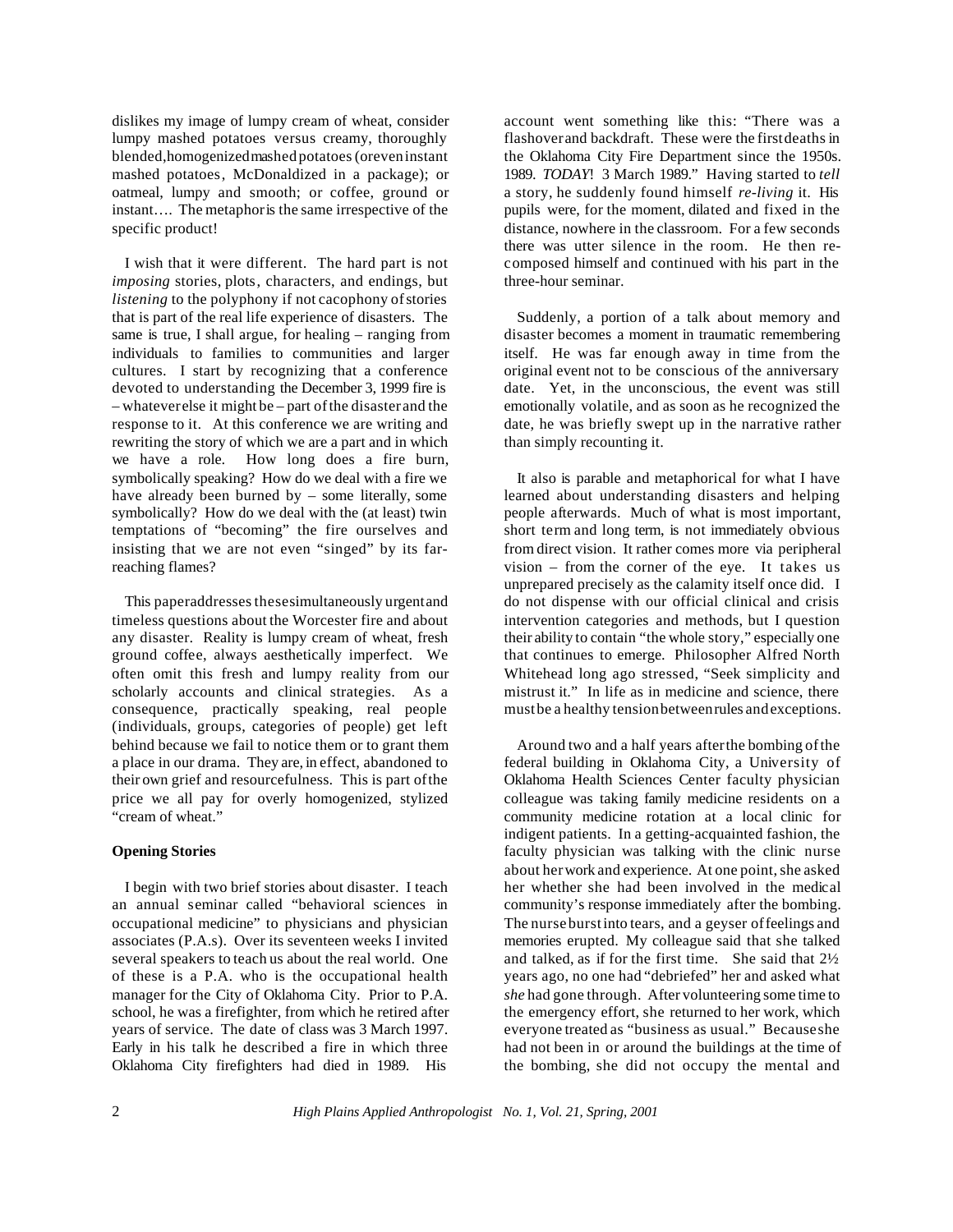linguistic category of "victim" or "survivor." Certain kinds of people were regarded as having been "traumatized." Others simply pitched in to help.

The occasion that unleashed memory and emotion was my colleague's simple expression of interest in her possible role in the bombing-recovery effort. My colleague, Allene Jackson, M.D., had been one of the early responders to the bombing site and had learned to inquire in this manner. The occasion was not an "anniversary"-style reaction, but, like the first story above, a crucial ingredient was similar: an event in the present strongly resembled a catastrophic event in the past and provided the environmental"stimulus"forthe release of unconscious memory and effect. To quote Whitehead again, "Seek simplicity and mistrust it." Especially when dealing with catastrophes, it is difficult not to seek simplicity and to take comfort in it, for it feels as if the world is falling or ripping apart.

## **Things Are Not Always What They Seem**

*Substantively*, this paper studies disaster, the human experience of disaster, the social construction of disaster, and the contribution of applied anthropology to being useful following disasters. *Methodologically* this paper explores anthropologically generic a) *epistemological* issues (Often,what we think we know is at best a part of the complex cultural picture.); b) *ontological* issues (fidelity to data and to learning from experience versus fidelity to theory and method); and c) *relational* issues (learning from and with others in the very process of "applying" what we know). This paper adds further dimensions to ongoing emic/etic understandings of culture(s)andculture change, and to thenecessary tensionbetween intensivecasestudyand comparative study. Finally, this paper can be situated at the intersection between theory, praxis, and ethics.

This paper begins with a specific event: the fire on December 3, 1999, at the Worcester Cold Storage and Warehouse Company, in which six firefighters died. It concludes with an understanding of disasters that encompasses both intensive case study and comparative approaches. In disasters or catastrophes as in the rest of life and culture, *things are not what they seem*. They are not what we want and need them to be. Further, *despite our claims to learn from experience, we often do not*. More often than not, we impose our narrative and ideological order on experience. In disasters, as in life, we often think we know, and act, before we ask. We often get in the way and label it "being helpful." Our fidelity is often more to a theory and method than to the phenomena themselves.

We say, for instance, that we wish to be of  $help-in$ better understanding disaster, in helping those overwhelmed by it. Do we assume entirely that we knowhow to be of help and that we merely need to ply our trade? Or do we also *learn from those whom we are helping* as we are offering our assistance?

Part of the getting-in-the-way is the American cult of the expert, the One Who Knows, the one who presumably possesses god-like "expertise." Whatever in fact any "expert" really knows, the expert in fact is a person who is projectively imbued with and embodies the wished-for omnipotence and omniscience in the vulnerable group – which is what charismatic leadership is all about (Devereux 1955; La Barre 1972). By contrast, I suggest that expertness is not necessarily an inherent orprojected property of a person, magically endowed. It is ratherthe dance of relationship in which all participants bring out the bestin each other and step beyond a victim/victimizer mode. Ultimately, I do not have "the answer" or all of "the answers." I bring what I know, but so do you. I help to fosteran environment of emotional safety in which new answers have the possibility of emerging – from many people who are working together. We Americans tend to solve urgent problems by descending on them– and the people who have them – with armies of experts. There is a more respectful, inclusive, way of "getting the job done."

From firefighter and policeman to doctor and social worker, perhaps the ancient notion of the "wounded healer" is closerto who and what helps in the long run ratherthan the persona ofinvulnerabilityinherentin the man or woman "made of steel." Knowing our woundedness, and access to it, is part of our strength, though from the point of viewof our defenses, we and clients often insist that it is only a sign of (moral) weakness.

One might reply that in emergency situations, one must be prepared to respond immediately, that there is not the luxury of reflective thought. I do not quarrel with emergency responseas a generalidea – so long as we are attuned to reality. I do have questions when part of the emergency is our own erupting anxiety that we try to quell through "doing something," usually dramatic. This is my central theme amid many variations. It is important to know when the main problemwe are trying to solve is our own anxiety. And that anxiety often clouds our understanding of very basic things. The effort to be "made of steel" often compromises our ability to think, to feel, and to respond.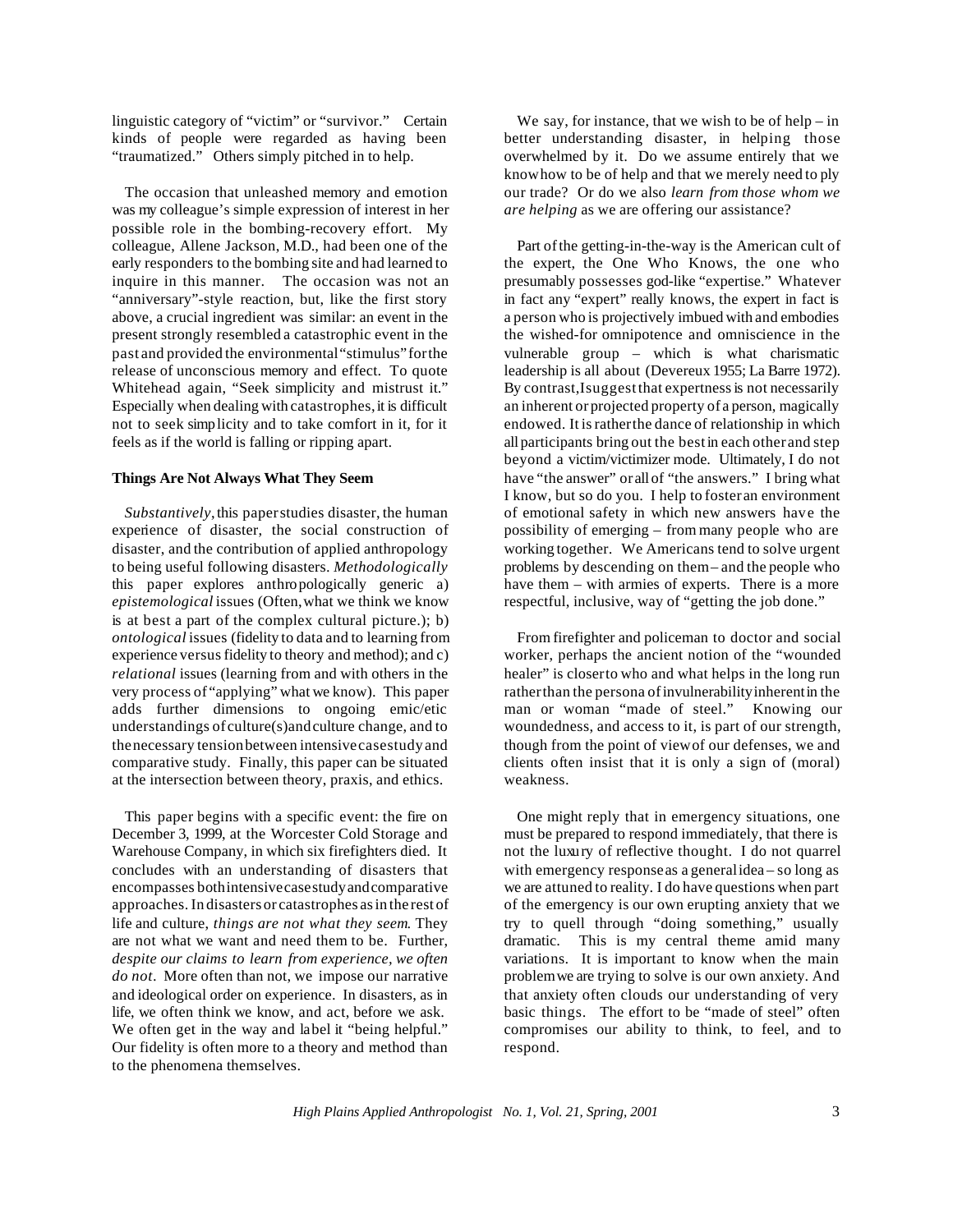We Americans have clinical and cultural notions of "crisis management" and "incident management" that drawupon notions of*managing* – that is,*controlling* – virtually anything. Through language and ritual, we often engage in magical thinking and acting. Similarly, some trauma, disaster, or catastrophe is utterly unimaginable (e.g., the 1995 Oklahoma City bombing); another is thinkable (e.g., a tornado, hurricane, or flood), but usually not with respect to *us*. In either case, we are at least in some respects utterly *unprepared* for what befalls *us*. Yet, when we are overwhelmed by something, we wish not only to be better prepared in the future, but to magically reverse the past as well. That is, the wish is to re-master the past in the future. Part of what is so frightening about disaster – which is to say the subjective, as contrasted with the objective, side of it – is that it first takes us by surprise and then seems to "possess" us. It is hard to fight demons when they are also inside us.

Each disaster occurs within the "fabric" of how we view the world and how we expect the world to "go" – which is to say, the narrative structure of events. In 1950, Immanuel Velikovsky created quite a stir among cosmologists, geologists, astronomers, and other intellectuals in his assertion that the history ofthe earth and of the solar system has been one ridden by cataclysm, and not one ruled by uniform, incremental change. Dramatic change, not perfect Laplacian function, is the rule. However one judges the cosmological theories and evidence of Velikovsky (1950), he points at a central official tenet of western civilization: namely, that things go smoothly for the most part, that things belong and stay in their place. Only in the past few decades have social scientists begun to recognize that even massive *cultural change mightbeordinaryratherthanhistoricallyexceptional.*

The implication of this debate for the experience of disaster and adaptation to disaster is that while *objectively, disasters are not infrequent, subjectively, disasters feel infrequent.* More precisely, disasters rarely befall us, but only if the "us" is defined and bounded narrowly. Part of the issue is the unit of affiliation, that is, those who feel that the disaster is or was theirs. Who owns it? Whose fire, flood, or bombing is it? How narrow or broad is identification with, or influence by, the disaster? The intensive *case study method*andthe *comparative method* complement each other and help us to sort out what is local, what is universal, and how we might learn fromeach otherhow to be of help (see Ablon 1973; Erikson 1976; Oliver-Smith 1992; Terry 1984; La Barre 1972; Luel and Marcus 1984; Krystal 1988; Kluckhohn and Strodtbeck

1961; Volkan 1988; Young 1996; Stein 1995, 1999).

I do not say this in order to smuggle in fields such as anthropology, sociology, political psychology, or psychohistory as having *the answer*, for we would be back in the same place I first identified as a *cul de sac*. I less advocate a specific field or assortment of fields, as Isuggestthat a theory or method is valid and ethical insofar as it honors the experience of people as a place of departure and of reference. It is not the only view, but it is an essential one. It is also one that the history of science, even socialscience, most dreads (Devereux 1967). The "code words" that describe the approach I advocate include: story, narrative, listening deeply, attending to others, phenomenology, careful observation, intersubjectivity, and experience (see Mattingly 1998; Kleinman 1988; Brody 1987; Stein and Apprey 1990). Most of all, fidelity to what makes us most uncomfortable.

#### **Event, Language, and Story**

A disaster is an *event*, and a disaster is a *language*. In their outward contours, some disasters are brief, acute, while others are long-lived, chronic. Over time, a disaster can become a language that hijacks an event. A disaster is a story, a set of stories, an evolving story, about an event, *after* an event. A disaster is also a kind or type of story line about an event, one that *precedes* an event. The story line is replete with characters, plot, sequence, structure, and the "right" kind of ending. A story line or "narrative" is a form we use to say how a story – and its event – *should* go. There are story lines for how a "good fire" or a "good bombing" goes, and for how heroes, healers, and the public respond.

In a disasterand its accounts, there are categories of people, categories of time, categories or types of timetables. Certain categories of people are publicly recognized, acknowledged; certain other categories of people are publicly unacknowledged, overlooked, ignored. Some categories of people court publicity, while others shy away from it. Some are discountable, whether in heroism, suffering, or even memory (Javors 2000; Doka 1989). Who counts? Who is treated as though they do not matter? Who is remembered? Who is forgotten? Who is, or becomes, a social symbol, even a "social cynosure" (La Barre 1946), a category of persons to whommuch attention is devoted? What are the costs to each? When the armies of Mongomery and Rommel fought in North Africa during World War II, who gave much thought to the Bedouins who were caught in the clashofworlds? In disasters who gets left out, and what becomes of them?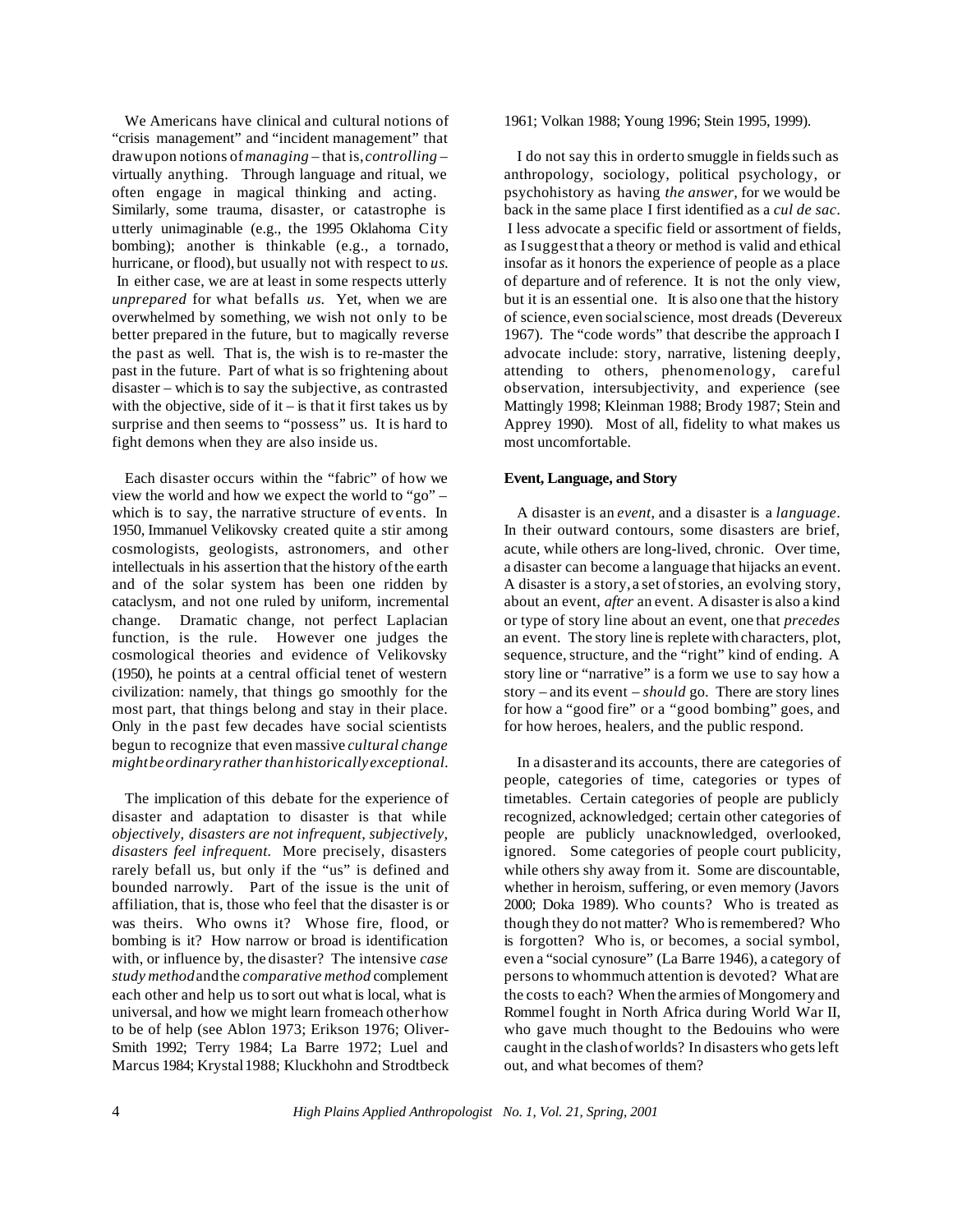There are public stories of heroism. There are also private, secret, stories, often at odds with those that are told and retold. There are many kinds of suffering: speakable, unspoken, unspeakeable. Many people get left behind. Many stories are only partially told, if even partially. Many stories are undiscussable. Can heroes have flaws, or must they have perfection? Can heroes have affairs or drink alcohol to excess, or abuse their spouses and children? Can heroes be among the living, ormustthey be sacrificially dead? What do we do with what *is*, but which *cannot be*, because it is so intolerable, unthinkable? When we – as professionals, as lay people, as plain citizens – read and write stories of catastrophes, we are often more faithful to the way "things *should* go" (which is always someone's view) and toourmethodologiesthan to the phenomena we are trying to understand and the people we are trying to help. We even have expectations about howdisasters themselves *should go*: e.g., what a good fire and what a bad fire are. Part of the terror is when "the perfect fire" goes bad (Flynn 2000).

To use my earlier metaphor: If we are more faithful to *smooth* creamofwheat than to the more ordinary and distasteful *lumpy* variety, when happens when the world serves itself up to us lumpy? Can we accept the "lumpiness"as part ofthe given – tounderstand,within which we try to help  $-$  or do we insist that what is before us is smooth? The image would seem to pervade many facets of our response to disaster.

Individuals, organizations (fire and police departments, hospitals, clinics), and whole communities often take pride in their response to a catastrophe. Community pride can rest on a simple, fundamental sense of the goodness of place. It can also rest on feelings of inadequacy and shame that can never be expunged,a badness that cannotbeerased. There often lingers a secret shame and guilt that the calamity happened at all, that it happened in this place, that we should have done differently or better.

Some people have asked, directly or indirectly: How dare the 1995 bombing take place in the "Bible Belt" – and by someone who is not identifiably "foreign"? In Worcester, Massachusetts, where many citizens aspire to a higherstatus and self-image for their city ("Paris of the 1980s" vs."ageing mill town" and "New England's utility closet"); how might the 1999 fire feel like an affront to the community as well as, in the response to it,a source of pride to be a NewEnglander? A disaster, and the response to it, may feel redeeming for a while as if it suddenly put a place "back on the map" as a good place ratherthan as a backward ordeficient place.

 The disaster can become a part of redefining a person and community's sense of place. Conversely, *where* something happens is part of the "happening," the eventfulness itself. To repeat a theme of this paper: things are not always what they seem.

There is an abundance of studies of "cultural bereavement" (e.g., Eisenbruch 1984a, 1984b, 1991, 1992; Stein 1978) with respect to such large social categories as ethnic groups,nationalities, and religious denominations. But far less attention has been paid to such local place units as, say, states/provinces, cities, towns, communities, workplaces, work groups,military battalions, and the like. Yet the sense of loss occurs everywhere people develop and define a sense of "weness," from a fire station to a factory or union. Some losses are publicly recognized, and others are not. In the process, those of us in the "helping" professions miss and overlook a great deal of grief because it does not occurto the "right" categories of people. There are many styles, rites, and narratives of loss and grief that we have not bothered to learn.

The challenge, I believe, is to *listen to the people whomwe are trying to help*, betterthan we listen to our theories and methods. We need to ask, to wonder, "What is it like to be you?" What I happen to think a trauma looks like, how long I think it should take to "heal" orto "get overit," how I think resolution occurs, may differ from how you see or how you think about time. Now, as an anthropologist I don't think that the "native" is alwaysright; nor is the helperor consultant. But one starts somewhere, and respectfulness begins with listening, observing, attending.

Consider two terms widely used in association with mass disaster: "survivor syndrome" and "debriefing." The former term was developed by psychiatrist and psychoanalyst William G. Niederland from his work with survivors of the World War II holocaust (1961, 1964). It refers to the often-unconscious sense of guilt, and chronic anxiety, experienced by many people who lived while so many of their family had perished in the death camps. Through its usage in increasingly wider clinical and popular circles, *interpretation based on inference from data insidiously "becomes" the data themselves.* All "survivors" become presumed to possess and to evidence the "syndrome" that characterizes them (cf. Terry 1984). Ironically, a felicitous concept that began with serious listening turns into a cultural sign of a failure to listen and a prescription for that failure. One purports to "know" people even before one hears them. Explanation becomes sacrificed for projection. It becomes difficult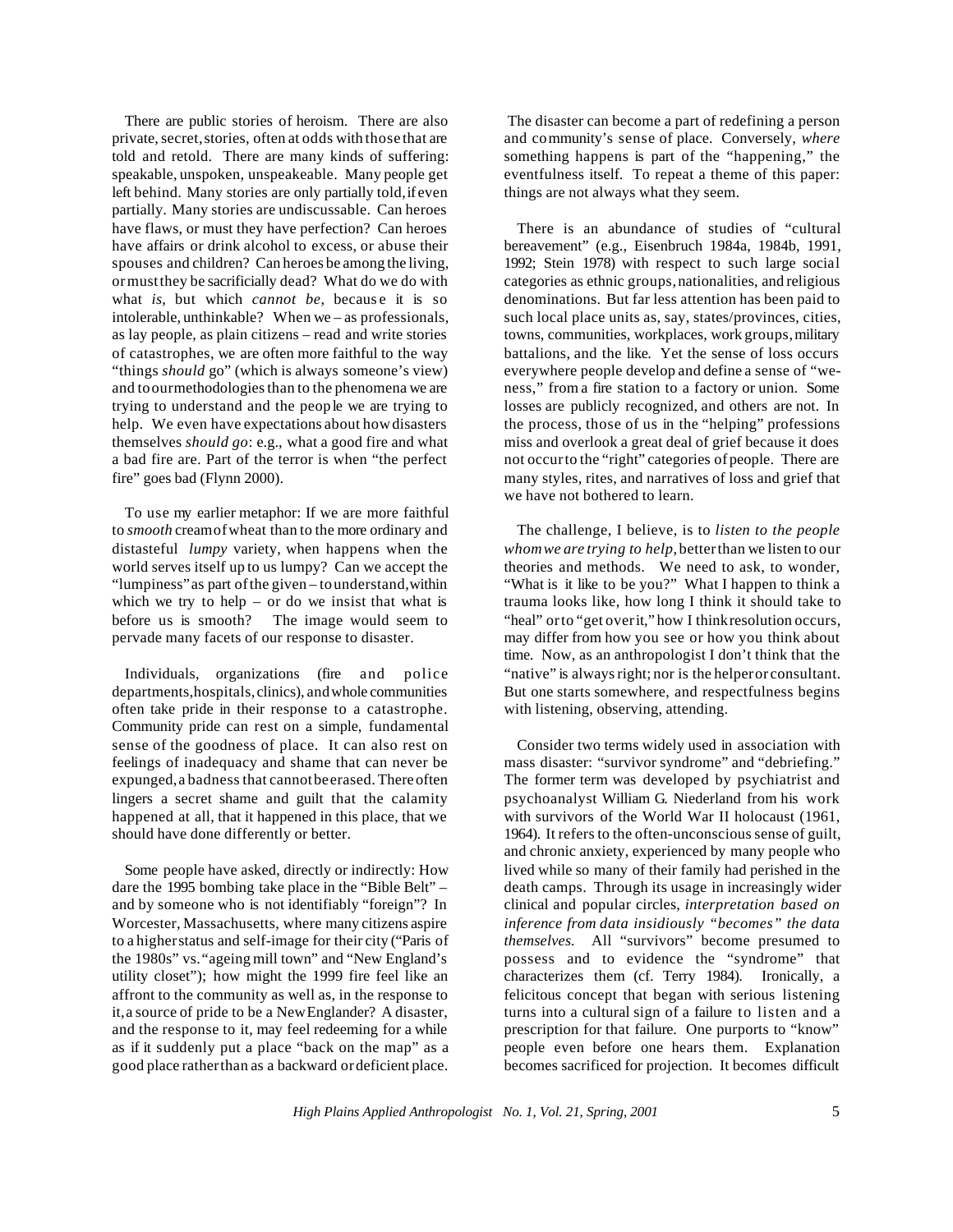ifnot impossible to know who suffers fromthe survivor syndrome if we assume that everyone does, and equally so.

The second term, "debriefing," is widely employed by practitioners of Critical Incident Stress Debriefing/Management. It derives from the twin military terms of the official "briefing" of combatants prior to battle or another military "operation," and of "debriefing" them afterwards. In relation to disaster, victims and disaster workers are expected to "debrief" DISD/M practitioners about their highly emotional experiences immediately after their involvement in order to prevent subsequent post-traumatic stress disorder (PTSD). Medical colleagues involved in responding to the Oklahoma City bombing, to tornadoes,and to day-to-day clinicalencounters,often approach me and say, "I need to debrief to/with you." I am expected (reciprocally)to understand the request, to stop what I am doing, and to listen. Even though I question much of the theory and methodology of CISD/M, I accept their need to talk, to be heard, and I accept their choice of me as a person whom they trust. Becausethey can labelwhateverintersubjectively takes place between us as "debriefing," they can, among other things, save face in not having to label it something beyond emergency management. In short, I accept their cultural term and offer my help within it.

# **Anniversary Reaction and "Identity of Perceptions:" Markers of Loss**

The widespread clinical concept of the "anniversary reaction" or "anniversary syndrome" can also be situated more broadly in culture and language than strictly within the realm of health and mental health. I concur with "clinical wisdom" that it is certainly important for individuals, families, clinicians, organizations, and communities to be alerted for physical, emotional, and behavioral volatility as an anniversary date of a catastrophe approaches and occurs. The concept may help to explain the timing and intensity of the reaction. But if we think only in terms ofthe cultural category "anniversary reaction," we see the trees but miss the forest, as it were. When "anniversary reaction" becomes obligatory folklore, it loses explanatory power as science. We think very concretely about the anniversary date and forget the more general issue of a contemporary "trigger" or environmental precipitant evoking a return of what is repressed orsplit off. It is less the anniversary per se as it is *the anniversary as an exemplar*ofsomething or of eventsintheenvironmentthat releases therepressionor splitting,and that becomes the occasion forregression.

The core issue is not "time," but resemblance between present and past. Freud's (1900) notion of the "identity of perceptions" between the current event and the earlier repression helps us to understand that there may be a vast array of environmental cues, in space and in time, that may act as "triggers." This realization does not diminish the importance of thinking about "anniversary reactions." Rather it situates these reactions within a far broader range of time, places, and persons that might lead to the same physical, emotional, or behavioral eruption. For a brief example, several clinician colleagues told me one morning during March 2000,howthey hadbeenspooked the previous night by the very dark hue ofthe sky and by the severe weather warnings. Why haunted? "Because it looked like the tornadoes of May 3, 1999, that ripped through central Oklahoma." Our clinical and therapeutic inquiries should include anniversaries, but we should broaden them to include resemblance, as in the question: "Is there anything in what you're experiencing now that was at all *like* something terrible you went through in the past?"

# **Learning to Help as We Try to Help**

In short, *can we learn from the very people we are trying to help, even as we are helping them?* Can we let them help us to help them? Put differently, how can we help people feel understood whose inner and outer worlds have become disorganized? Could we, the responders or caregivers, overly *organize* ourselves with methods and techniques *in order to* avert feeling disorganizing anxiety in ourselves?

In the days following the federalbuilding bombing in Oklahoma City, workers in some of the buildings immediately affected by the explosion were gathered in mandatory "debriefing" sessions ranging from one to several hours in length. They were encouraged to express their feelings in the group and told that the wide range of feelings they would have in the near future were normal. Several people who had been in the federal building and in the JournalRecord building across the street (as well as in other nearby buildings) told me that they thought these debriefings were a waste of time, at least at the time. What would have been far more helpful to them, they continued, was for people not to take them away from work but to help them put their world togetheragain. They needed help in moving to new, strange work sites. They wanted to get their computers and other equipment going again. In short, as I have discussed elsewhere (1999), the Oklahoma and wider prairie work ethic served the purpose of mastery in the face of cataclysm. At least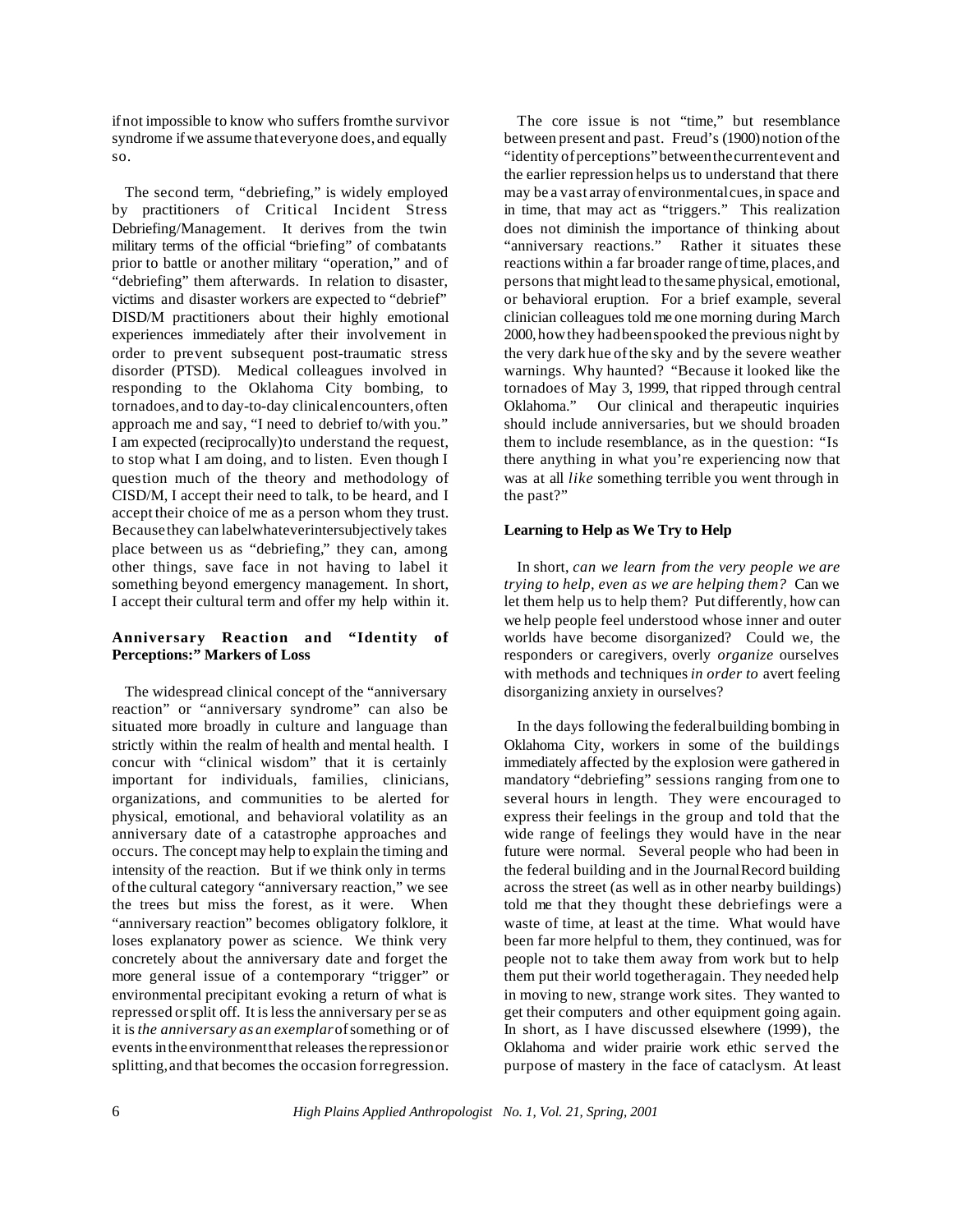for the moment, getting back to work felt like healing, not like the avoidance of healing.

One person – who would have been killed had he been in his actual office at the time of the explosion – kept finding slivers of glass in his filing cabinets and in his books. He carefully took each one and collected them all in a small compartment in his top desk drawer. On the one hand,he was eagerto return to work and try to put his world together again, via working. On the other hand, he was symbolically memorializing the bombing by putting and keeping all the reminders of the explosion in one familiar place.

It is not easy. In time of great pressure to "Do something," to intervene, when we want answers to questions driven by intense anxiety about death or aggression orsexualityorvulnerability,*can we tolerate to learn as we go*, to learn even as we are "doing"? Can I afford to make you more important than what I think I already know best? Can I learn partly from you what I should do to be helpful? Can I listen at least as well as I talk? Can what I say come from first having listened to you before I decide what to say and how to proceed?

Both with respect to the 1995 Oklahoma City bombing and in the 1999 Worcester fire, I have heard people say, eitherdirectly or in effect: "We, who *don't have* these kinds of problems, *have* these kinds of problems.What becomes of us now?" People respond not only to events as singular events but to events as symbols. When an event comes to represent something, often two interrelated disasters must be faced: the event itself, and what it means. How, people ask, can something happen here that doesn't happen here? The fact *that it happened* may be as crucial a part of the trauma as *what* specifically happened.

Many questions come to mind that can help us to understand howpeople experienced what happened to them: What kinds of things do people do to help themselves and each other? What do they say as their needs? Can we start here ratherthan only with ourown truths and solutions? Can we not just label others' response as say, "denial" or some other technical or psychiatric term, but instead start where they are, with how they *experience* the disaster, rather than with where we want them to be?

In psychoanalysis at its ideal and best, the therapist approaches each session with an attitude ofwhatFreud called "evenly hovering attention" *("gleichschwebenden Aufmerksamkeit"*) (1912: 111112) (as in the image of a fulcrum balancing two plates on a scale). The attitude ofattentive not-knowing best characterizestheconsultant and applied socialscientist who is trying to be of help after disaster. Such an approach helps to correct the tendency to "apply" our favorite theories. Consider an example from a highly popular "cognitive" approach to mental functioning. Shelley Taylor (1983) proposes a theory of "cognitive adaptation," whereby people come to terms with threatening events via certain strategies. This adaptationinvolves the search formeaning,the attempt to gain control, and the effort to rebuild one's selfimage.

What, however, is the process of adaptation if it extends beyond individuals to families, communities, whole cultures? Is the entire process a strictly "cognitive" one? What of the feelings of loss, of rage, ofdespair, and ofthe numerous forms mourning takes? Are these, too, not part of adaptation? What, in this model, is the place for futility and fatalism, as well as active mastery? What do we make of a wide, if not universal, tendency to attempt to turn a passive, victimizing experience into an active one, in face restaging the menace in a new, later, disguised form? Where does repetition fit into this rational scheme – and where does reason fit into the process of repetition? What vulnerabilities did the self-image (person,group, place) have prior to the current threat to it? If theory other than a strictly cognitive one raises some of these issues, the sovereignty of multiple sources of data does also.

# **How Should a Disaster Go? Events and Their Narratives**

How should a fire go? How long does a fire burn? How long should a fire last? What are a good fire and a bad fire? An earthquake, a flood, a tornado, a bombing, a war? What is the "unit" of trauma? Who is affected? How do we know? How do individuals, families, and large groups structure and punctuate catastrophes in time? Of all the terrible things that happen to people, how is it that some come to be selected or chosen (Volkan 1991) for inter-generational memory, and others are "metabolized"? When disaster occurs, what leads to resilience, and what leads to paralysis? What is the relationship between the "objective" and the "subjective" facets of disaster? That is, disasterboth *happensto* people and to culture (in the abstract sense) and *occurs* within the membrane of people's and culture's lives. Catastrophe is both outside and inside. We need to examine both what people *bringto*disasterandwhatthedisaster*induces* or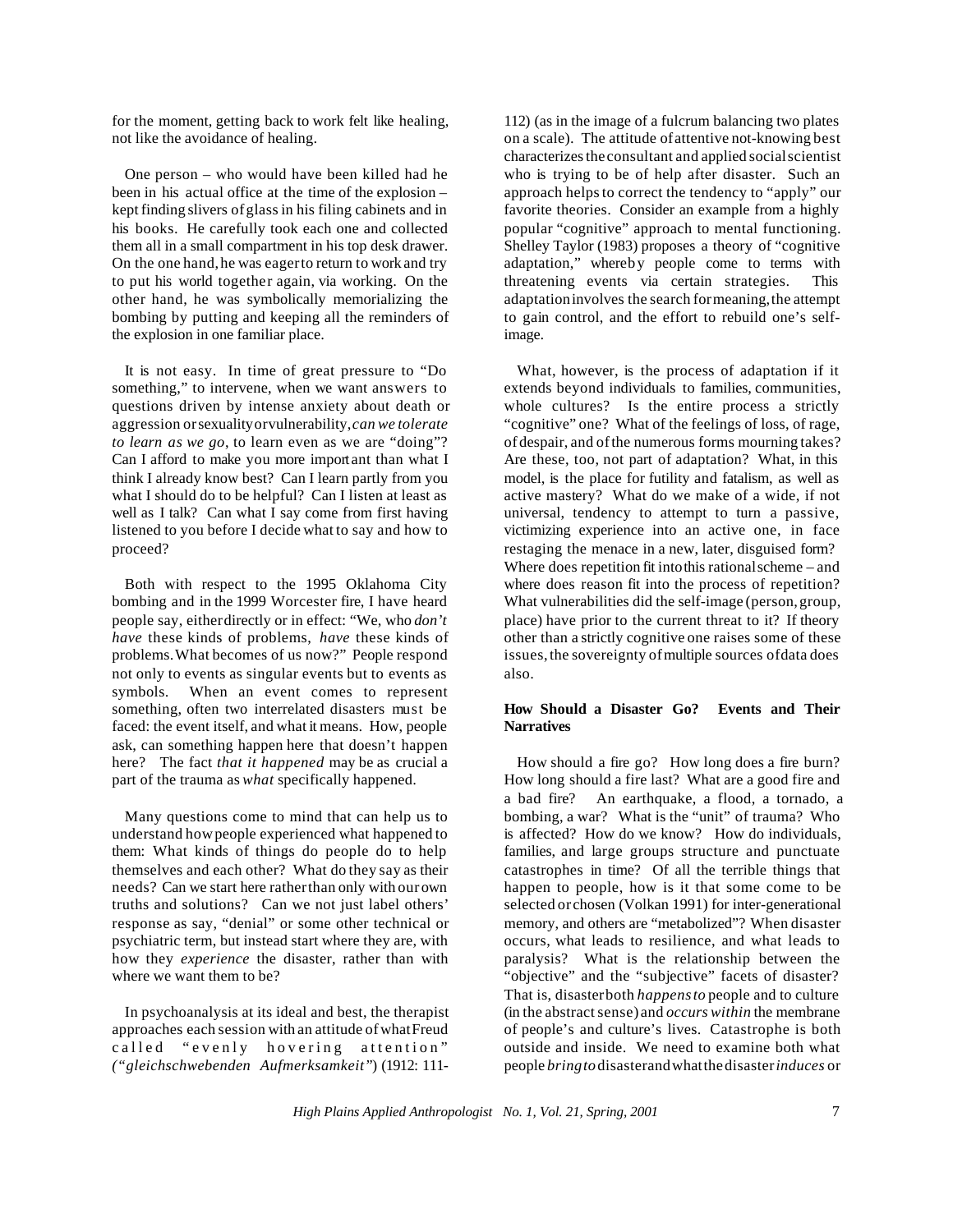*unleashes*. This is the dual face and paradox of disaster.

Hardly has a disaster begun when it takes shape in some recognizable aesthetic form, narrative and otherwise. Perhaps the form by which we account for and recount it even precedes a particular catastrophe. As if we were all cultural Platonists, we know an event before it happens: how it goes or should go, its outcome, who its protagonists are or should be. We even know how to recover orto try to recover before it happens. Disasters – howeverwe come to define them – seem to be in our heads and in our cultural protocols prior to their appearance in the world – or at least the current or next appearance.

In this study of learning from disaster, I say in many ways that despite our claims to learn from experience, we often do not. More often than not, we impose our narrative and ideological order on experience. For example, we herd people into crisis management debriefing sessions. Or, alternately, we descend on them with armies of grief counselors. Or alternately again in public ceremony, we say a prayer, order the American flag raised to full mast, and declare the disaster to be over. Or again, we declare mourning to be forsissies,and tell ourselves and tell others that we should be glad we were not killed, and insist that everyone get backto work as ifnothing had happened. Each approach is highly rationalized culturally, even scientifically.

What goes omitted is that there are*many* earthquakes and fires even in "the same" one, not only a single one, and that many people are omitted (and leave themselves out) from assistance, or too many are included in assistance, or they are given the wrong assistance. Formulas and protocols replace personal experience. The formulas and protocols come to define and prescribe experience. Often, our healing rituals not only protect us; they imprison us and teach us to fool ourselves. We thereby avoid the disorganizing anxiety that is at the root of psychological catastrophe. The process becomes an even more closedsystemwhen the healers or counselors avoid their own anxiety through treatment of clients and communities.

To state the point again, things are not always what they seem. Disasters, we say, are terrible, unwelcome events in the communities on which they wreak so much destruction. Yet, during the people of rescue, recovery, and rebuilding, there emerges a camaraderie, a feeling of brotherhood and sisterhood, and an open expression of feelings that are all but absent during ordinary times. Even as the destruction to community is mourned,a sense of community erupts in the midstof the rubble. Often, when a disaster is "over," at least officially, many participants look back longingly to the senseofcloseness and connectedness people hadback then. Even in the midst of calamity, people sense that the intimacy and generosity will come to an end. They ask: How long can we sustain the feelings, or how can we get them back?

Terrible as disasters are, the relationships that emerge during them feel more real than life. In addition to the disaster"proper,"theseintensetemporary relationships, too, eventually are over and must be mourned. If disasters are often experienced as desecrations to property and to life, the work in their midst is often felt to be sacred – a kind of consecration. Disasters are *symbols* as much as they are terrible events. They are imbued with significance we cannot know without inquiring.

Can we tolerate to learn as we go, or do we require finished formulas, airtight mass disaster planning, beforehand? Can we ever be completely prepared for the next disaster? Is, perhaps, the wish to be totally prepared for the next time in part a response to having been caught unprepared, vulnerable, feeling helpless before – in short, an effort, via repetition, to correct the past in the future?

# **What Are We Talking About? Disaster, Language, Meaning, Feeling, Power, and Fidelity**

This conference is about remembering, understanding, helping… in relation to events – however defined – in which people feel their worlds to be ripped apart. It is about social groups we call communities, about people who label themselves "us," and about the labeling of others as "them." For example, it is about the word "healing" as it applies to allsorts of people afflicted by the event, "touched" by the event: people we variously label as victims, casualties, survivors, rescuers, healers. It is about healing the healers as well as those whom healers help. It is about categories and words, and about what these words mean and omit.

In fact, many people detest the very word "healers" and "healing!" They bring to a fire and to other disasters otherimages,experiences,and languages. So we must not even take the "what" for granted. This conference and paper are thus about the multiplicity of viewpoint and experience in relation to the "same" event we call disaster or catastrophe. It is about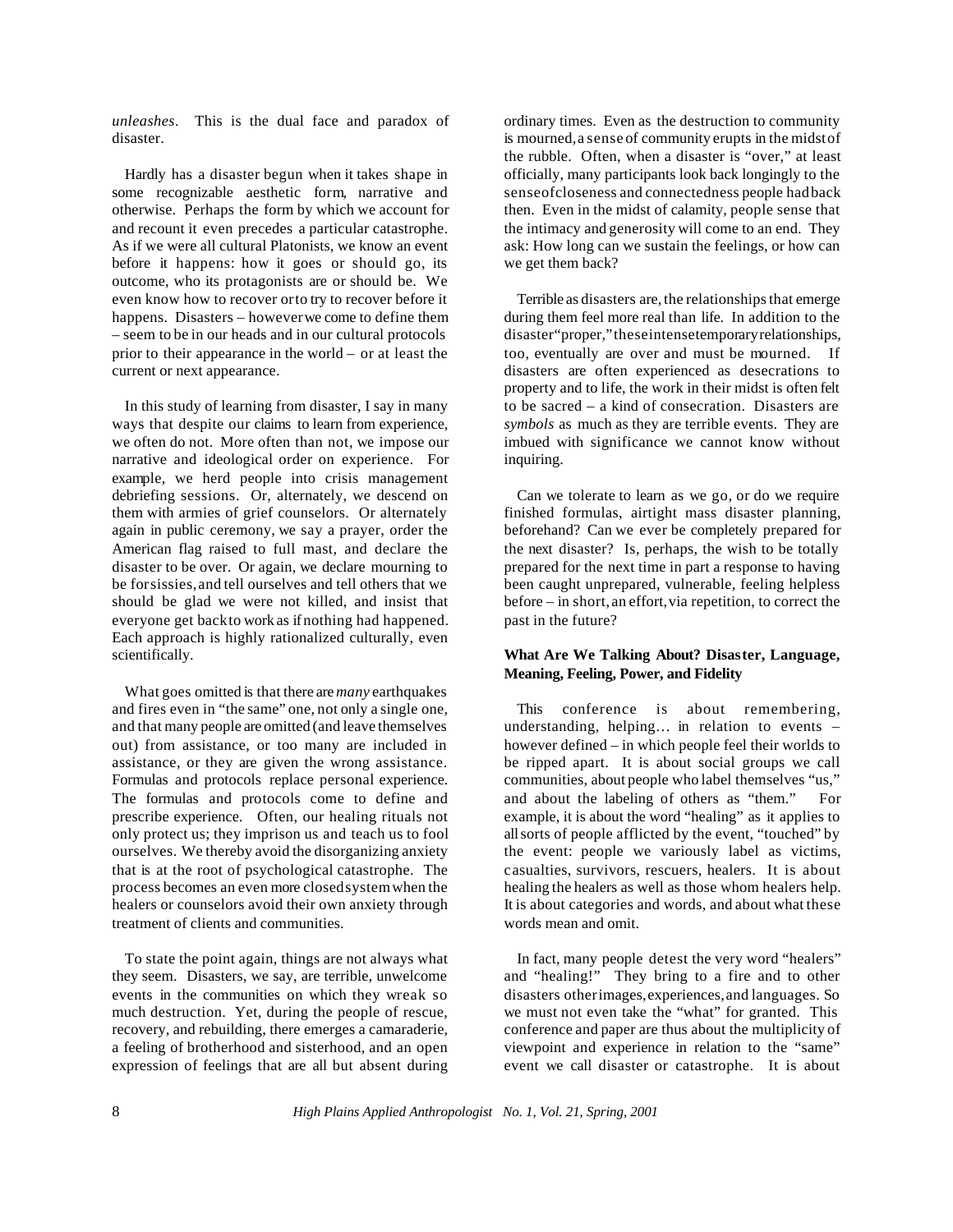language, what language includes and excludes. It begins with the approach of the first anniversary of a fire that killed six firefighters in Worcester, Massachusetts, and that shook a community – many communities and senses of community – as much as any earthquake could.

Whatever elsethis paper is about, it is also about the issueof*fidelity* in relation to understandingandhelping in disasters or catastrophes (Apprey 2000). Oddly perhaps,many of us – researchers,clinicians,healers – are more faithful to theory,method,and technique than we are to the phenomenon itself and to the people afflicted with it, ourselves included (Devereux 1967; Boyer 1999; Stein 2000). Our words get in the way of the very processofunderstanding,even as we mustuse words to help us to understand. Conceptually and perceptually, it is hard to know what is cultural *prism* and what is *prison*.

In families – however we choose to define *that* unit! – all members do not go through the "stages" in the identical sequence or have the same "rates" or "timetables" for mourning. Even though "the same" person died, each person in the family, or each grouping of people in the family, has lost a "different" person, due to a host of factors: age, how long the person had been known, the nature of the relationship, etc. In certain respects, it is no different in nations and in large cultures. Not only do some individuals "process" an event differently fromothers, but groups "process" the event differently from one another. Losses reactivate earlier losses, and characteristic defenses againstthem. Further, in mass disasters, some may lose people and places they know *personally*, while others may experience these losses as *public symbols* (symbolic objects), that is, primarily if not exclusively through projecting and identifying, as representations.

The largerthe symbolic magnitude and burden ofthe event – political assassinations, military defeats, bombings,fires,weathercatastrophes – the broaderthe sense of loss, whether of people or of place. The federal building in Oklahoma City was a place where many people throughout Oklahoma had been or might have been if they had had business there at the time of thebombing. Many people throughout Oklahoma knew people who had been there or were related to them. Practically speaking,the federalbuilding was an edifice thatoccupied the consciousness ofmany ratherthan of only a few; it represented an inclusive "us" and not an exclusive "them." The federal building was also a highly visible symbolic presence of the ambivalently

held federal government. Of all the categories of the 168 people who were killed in the bombing, greatest and most prolonged attention was paid to the children who died in the facility's day care center. Even in traumatic death, some categories of people are ranked as more intolerable than others.

The Worcester Cold Storage, though long vacant, was nonetheless a massive monument-like structure in the downtown area, one virtually everyone knewof and had been past. Other buildings, and other deaths, are often far less symbolized and are thus far less noticed – for instance, wives of firefighters who died in less spectacular blazes, widows of World War II or Korean War (often called "The Forgotten War") veterans, and Vietnam Warveterans themselves. The consequences of symbolization and of its lack are a central issue in disaster response. We often lose these seemingly subtle, local distinctions, in our attempt to develop broadly applicable theories and methods of disaster response.

Consider but a few of the terms we use habitually now: stress, stressor, trauma, disaster, catastrophe, critical incident, post-traumatic stress disorder, critical incident stress management, debriefing, defusing, flashback, emergency response, healing, psychotherapy,crisis intervention,and so on. Many of us act as if these terms were self-evident, real, and universal. I know legions of people – and not only of Oklahoma culture – who insistthat they not only do not have, but couldn't have, "stress," that only "wimps" have stress, that if one is truly a Christian, one would not possibly have stress becauseone has faith instead. They are affronted if one insinuates that they are under "stress," even after a bombing or a tornado. Although the work of comprehending and helping following a disasteris not limited to people's proclaimed language, it is a place respectfully to begin. Fidelity to the phenomenon and to the people who are inseparable from "its" influence helps us to hone theory, method, and technique. The first vignette illustrates both the difficulty of maintaining this fidelity and the depth of understanding that occurs when this faith is kept.

# *Vignette 1: A Vignette from the Worcester Institute Planning Committee Meeting*

My first extended vignette consists of an example from a meeting of the planning committee for the conference at which this paper is being presented. It turns out that this planning committee is not only a decision-making "body," but also amicrocosmofgroup processes fromWorcesterto the USA. About ten of us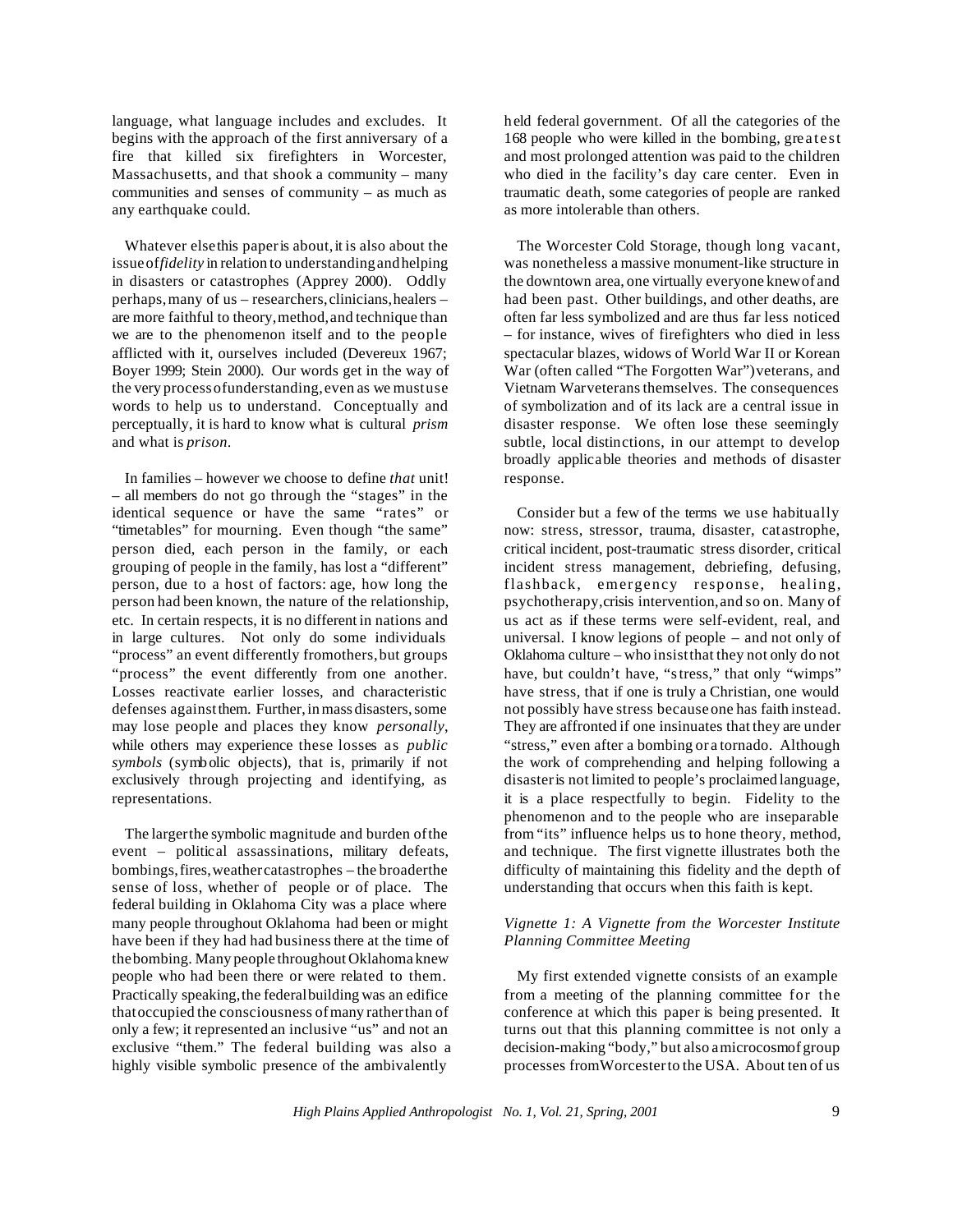had a weekly, and later, monthly, lunch meeting or visit,one ofwhich occurred on May 25, 2000, forabout an hour and fifteen minutes. I was "present" via a long-distance telephone placed on theconference table – between the chicken salad and yogurt, specifically, as Marjorie Cahn later told me in an e-mail message. We discussed speakers,topics,workshops,and sequence. Nearly an hour through the meeting, someone noticed that in the entire planning thus far, the fire itself had not been explicitly, directly mentioned – something that occurred in earlier meetings as well. Another person wondered where we should bring it up, how we should bring it up at the conference: "The fire, NOT the fire, where do we put it?"

I said that I had the fantasy,similar to that in families of alcoholics or drug addicts, that there is this giant elephant in the middle of the room; everyone knows it is there; yet it is too emotionally enormous, taboo, to talk about, *even among us*. Now, here, in Worcester, what's in the middle of the room is the fire, far more dangerous,consuming,than a mere elephant. Someone brought up the issue of communication at the conference: How do we talk about bad events? On the one hand, we try to avoid them – speaking, for example, only about courage and the wish to get the fire behind us; on the otherhand, we hyperbolize about the fire. I said that my fantasy, and perhaps our fear, is of being consumed by the fire. It is very hard to "put" a fire, and even its subject, anywhere. Maybe we were identifying with it as a way of trying to control it.

As we approached the end of our meeting, someone brought up the issue of a "wrap-up" of the conference at the end, on the subject of communication and synthesis. Another person then mentioned coffee and tea, evaluations and CEU presentations, and said that the wrap-up is "not a nuclear melt-down," an even more violent image of the fire. I said something to the effect that it was important for us, the planners, to track ourown imagery and feelings, because they are mirrors of the kinds of metaphors and emotions that are, and will be, percolating throughout Worcester and far beyond. As the planning committee, we not only must deal with our resistance to the event that prompted the conference, but our process is part of the conference. In plain English: This is how people, including "professional" people, including people of very good will, deal with the fire and with its equivalents in other places. We struggle to understand; the struggle is part of the understanding. Helpers – of all professions – canbedeeply and unconsciously affected by adisaster, and thus not even recognize its presence until it is *enacted* in some way.

I cannot help but speculate further that the attempt to place "me" (via the telephone) on the conference table was a kind of condensation of the wish to have me present (person, nutrient) against the backdrop of enormous loss and grief. When we talk about gathering data about the fire, some of the most crucial data we can "gather" is not only from "them," but also from "us." Ultimately, fidelity to genuine healing begins with fidelity to the catastrophe itself and to people's experiences and accounts. Part ofthat fidelity is to the observer, clinician, or consultant's own emotional response, that is, to one's countertransference.

## **Traumatization and Victimization: Or, What's in a Word?**

A formulation of Frank M. Ochberg (1997), one of the early formulators ofthe controversialconcept ofthe "Post-Traumatic Stress Disorder" (PTSD; Young 1995), is especially enlightening in the understanding of the Worcester fire and any calamity:

There is a considerable difference between the impact of human cruelty, a particular form of trauma, which I call, arbitrarily, "victimization," and natural or accidental events. The generic term for any catastrophic encounter, including earthquake, fire and flood, is, by contrast, "traumatization." When we defined PTSD, we ignored this difference. PTSD was traumatization. But every "victimized" patient of mine complains less about "traumatization" than about "victimization." What are the symptoms of victimization? These include shame, self-blame, feeling lowered in dominance, disgust, paradoxical gratitude (the Stockholm Syndrome), and other stigmata of encounters with evil (see Ochberg, 1988). Victims of cruelty are not just terrified by death and destruction – they are dehumanized and belittled. Primo Leviused the expression "to lie on the bottom" to explain howhe and his fellow concentration camp victims were diminished. In some respects, dehumanization is worse than death. Death is biological. Dehumanization is spiritual.

…[W]e should attend to assaults on spirit, as opposed to assaults on flesh. We need, in my opinion, to explore the human response to cruelty, because forms of endurance and adaptation perpetuate cruelty. Silence may be merely diminished oxygenation of grey matter.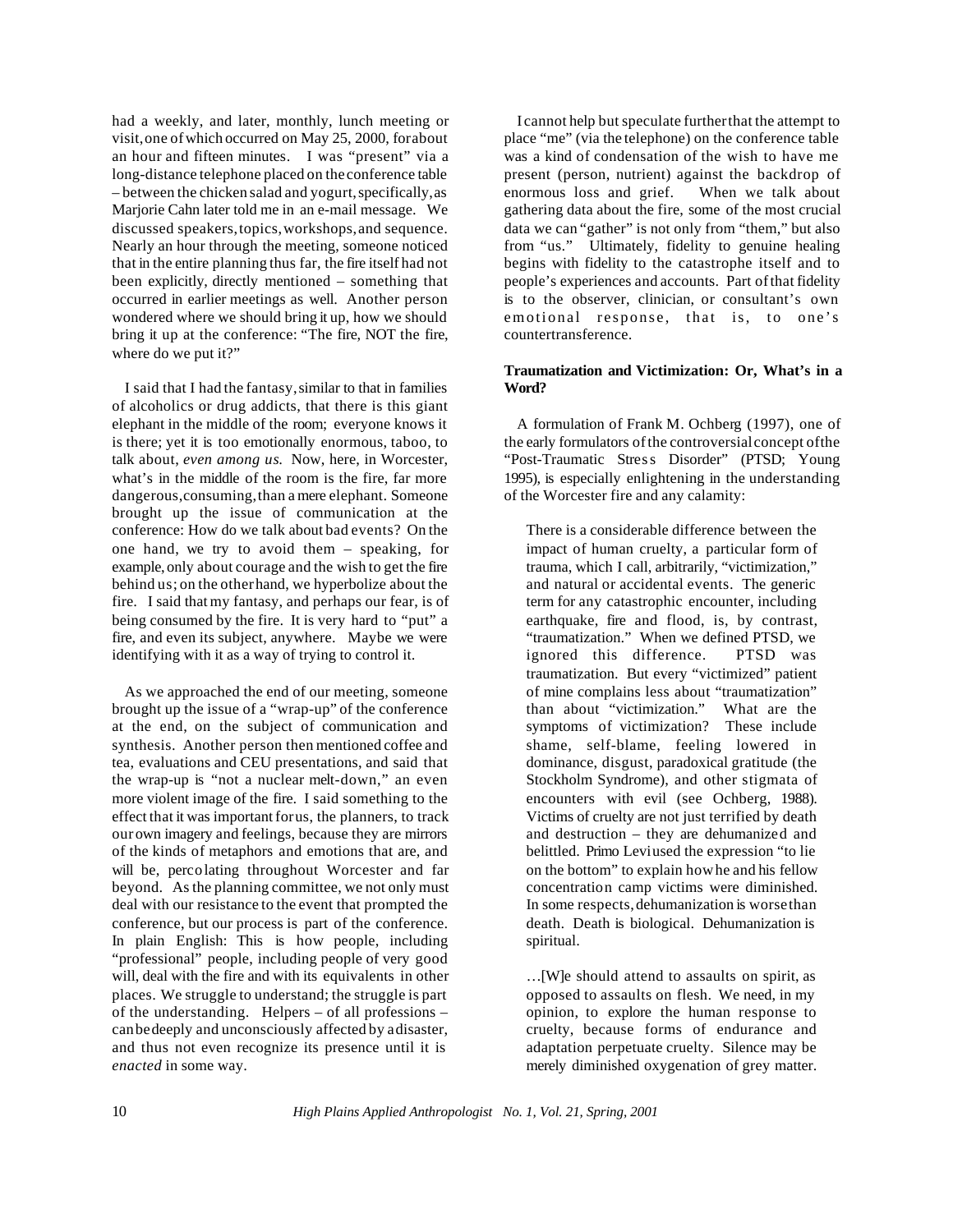Silence may be unexpressed shame. Silence may be the price of survival in a totalitarian state or a totalitarian family (1997: 202-203).

Now, I do not want to overdraw Ochberg's typological distinction between "natural" and "human" assaults and make them polar opposites. In a similar vein, Volkan (2000: 3) argues that "a closer look suggests that it is sometimes difficult to discriminate between different types of disasters." For example, North American prairie grain (wheat, milo, corn) farmers whose fields are devastated by "severe weather," and who are certainly "traumatized" by storm, flood, tornado, hail, and drought, also highly personalize (anthropomorphize)thedestructiveevent. Further, they often feel a sense of guilt, shame, and blame for some dimly recollected wrongdoing, as though a "natural" disaster were punishment by divine forces. Traumatization can be experienced *as* victimization. A personalized, anthropomorphized, Nature, even God, can feel cruel. Further, "bad" weather can be blamed on "bad" government and on "bad" cities, as if even natural disasters can be deliberately caused.

Consider a related example: During the summer of 2000, a fire raged in and around the Mesa Verde National Park. When the Ute Mountain Ute Indians look eastward to the national park, many do not simply see a natural disaster. "They see spirits that are mad – blazing mad," reporter Nancy Lofholm writes (2000: 7A). Lofholm quotes Terry Knight, spiritual leader of the Ute: "The old spirits that are there are not at rest. Their energy is off-balance, and this causes things to happen in the metaphysical world.... There is something happening with that tribe within the ground. These spirits are getting back at people for doing this and that" (Lofholm 2000: 7A). Anger is directed both toward the white man and toward Indians for various metaphysical violations, such as disturbing Indian remains and storing them in museums.

In many Utes' experience of the prolonged, devastating fire, the cataclysm is personal, not purely natural; it is retaliation for peoples' unexpiated guilt and shame. In short, the experience of being the intended target or victim of hurt seems to be of critical psychological importance in influencing the course of responding to any disaster or trauma. What we might regard as "pure" trauma, others might imbue with the quality of victimization – induced by one's own group and/or by others. If some of our clinical and managerial categories illumine, reveal, they also obscure, conceal. PTSD and CISD must be included among them. Things are not always what they seem.

# **"The Rest of the Story" – Or At Least More of It: Who is Affected by Trauma?**

Throughout this paper, I take the radio editorialist Paul Harvey's approach or methodology of noting the conventional, if not official, obligatory story and exploring more of it, if not "the rest ofthe story." I ask you to do so likewise, in the spirit of earnest play. I say repeatedly: Things are not what they seem, what we want them to seem, even what we insist that they are. If our terms, our language, help us to help others and ourselves in times of cataclysm, ourlanguage also gets in the way. Notions of "healing," "intervention," "closure," "faith," and "resilience" can wound and impede healing as much as they can help it.

For instance, the view of time is part of the solution and the problemcreated by catastrophe. Timetables of healing, individual, family, organizational, and community can sometimes artificially foreclose or prolong the process ofhealing. Timetables can become inner and group deadlines, achievement scales, which prescribe when something should be finished, completed, and which add to guilt, shame, anxiety, and isolation, when the "outcome" is not attained.

Who – who all – are "affected" by a disaster? What "units" or "categories" of people are included in, and excluded from, consideration? Who is recognized, and who passes (and is isolated, perhaps self-isolated) as unrecognized and overlooked? What is the geographic and temporal compass or scope of the event? Who should be taken seriously as affected by it? Who merits empathy? When we thinkin terms of cultural *units*, we likely think in terms of ethnic group, religion, and nationality. Yet workplaces and work roles (occupations, professions, jobs) are often units of affiliation and belonging: for instance, the firehouse, the fire department, the police department, the company, the corporation. Traditionally at least, the men in a fire station lived and functioned and "bonded" as a family. When loss occurs, members of other cultures – not necessarily "foreign" in the ethnic or nationalsense, but in the sense ofunknown – might not comprehend the depth of the sense of loss.

In Oklahoma after the 1995 bombing, three categories of people were quickly identified (created) and then reified: "those killed" (the victims), "those who survived,"and"thosewho were foreverchanged." Who is a "survivor" or "victim" of a catastrophe? Who is "forever changed"? Following the Oklahoma City bombing, firefighters were publicly honored, but in large measure many police officers and nurses felt left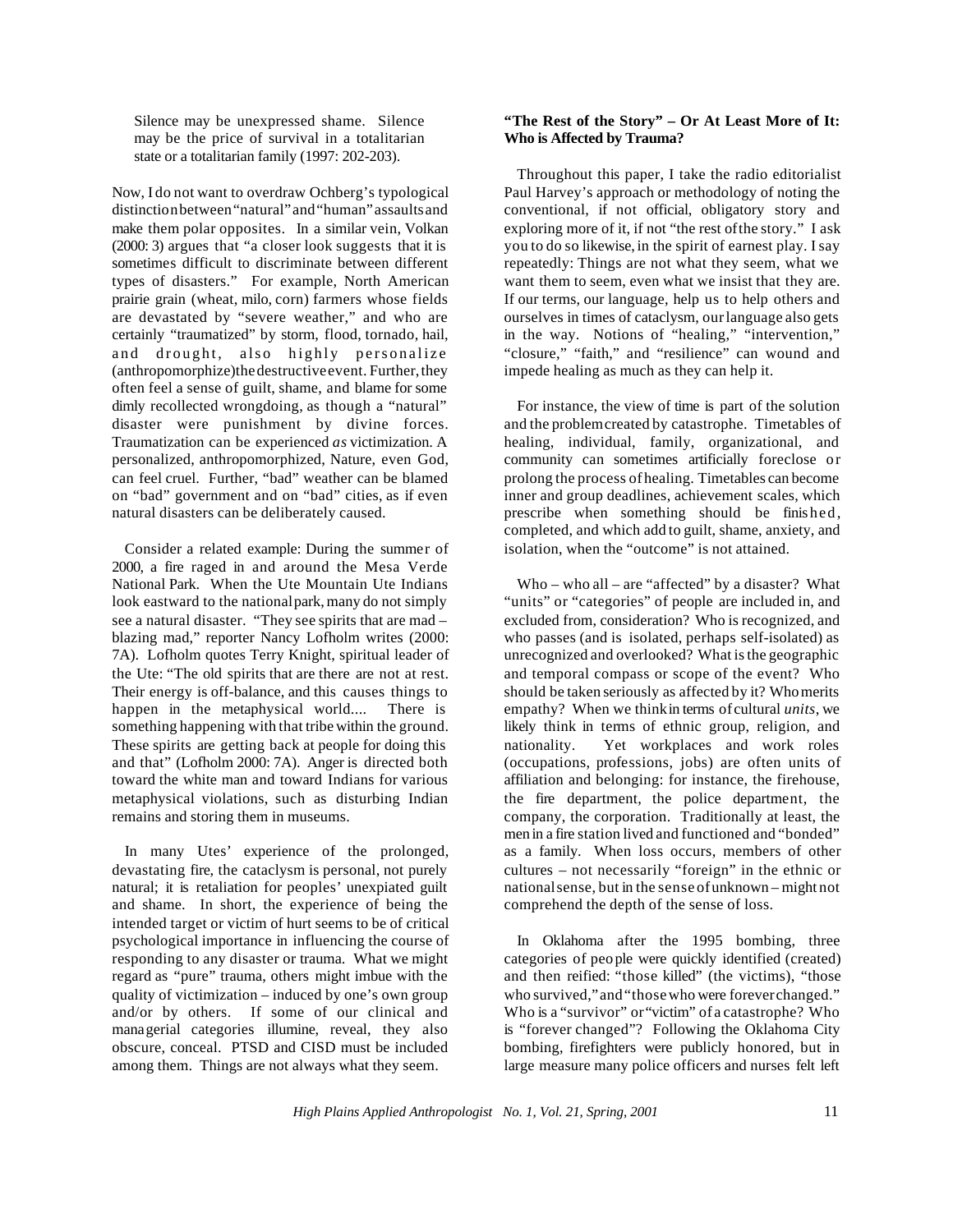out, overlooked, as if nothing catastrophic had happened to them, asthoughtheir own efforts had been less than heroic. Who, we must ask, *deserves* to be considered as affected by the disaster? Are not all "helpers" of first-line "helpers" themselves `at least potential casualties of their attempt to hold onto and process experiences that are unbearable (often called "secondary traumatization")? To complicate matters further, not all people will be "affected" at the same time – a view of "effect" that differs from the official one. If it is widely accepted that all pragmatics contain an implicit ethics, often the official ethics omits many people and categories of people from its compass.

Months, even years, after the Oklahoma City bombing, I will visit a clinic or give a talk to a clinical group and the subject of the bombing will come up. I will askthe doctoror nurse, or a spouseof a health care giver, in a seminar about the "effect" of the bombing, and suddenly tears will flow. The person will often say: "No one asked me before what it was like. They just told us to get back to work and be glad we had a job." Or, they'd say: "What are you whining about? You weren't the ones killed." The inward- and outward-enforced delay is part of the catharsis. This raises the further question: Whose disaster is it? To whom does it belong? Who merits listening to, or "intervention" ofsome kind? Who has the powerto do the including, the excluding, and the defining?

## **Power and the Construction of Disaster**

Consider, for instance, the widely used language of the Jeffrey Mitchell International Institute. When Mitchell says, "CISD (Critical Incident Stress Debriefing) is structure, order, the antidote to chaos" (28 March 1996, Naval Medical Center, Portsmouth, Virginia), what do the words mean, what are their relationships, what is presupposed about order and chaos? When we speak of "critical incident management," what precisely makes an incident critical? To whom is the event critical? Who possesses or is imbued with the power to define the event? Whose event is it? When an "event" occurs, what are its boundaries in time, space, and person? Who is counted and who is discounted as critically affected? Who has the powerto define eventfulness? Howmuch of a critical event is the psychophysical property of the raw event itself, and how much is the property of projection, perception, and meaning (La Barre 1971, 1972)? What is inherent to the event, and what is imposed so as to become definitional of the event itself?

In a classic study of a West Coast U.S. fire in a Samoan church, Ablon (1973) showed how different Samoan American long term responses to the fire were in comparison with that of mainstream Whites to similar fires (e.g., the Coconut Grove fire). Differing family and community support systems, and differing body aesthetics,distinguished responses to outwardly the same type of disaster. It is not so much that we have more questions than answers, but that we must take care not to neglect local community and cultural particulars when we attempt to make sweeping generalizations, such as the "effect" of disaster on culture and community.

How can we humans truly "manage" or control experiences that are felt as overwhelming the normal range ofhuman experience? What assumptions do we make about what constitutes a "normal range"? And who is empowered to define what is and what is not overwhelming? What is the role of culture(s) – ethnic, national, local, community, professional, organizational... – in this process of definition, inclusion, and exclusion? What about wars and civil wars, persecutions, expulsions, which take place for years, if not for decades? What happens to people when these become included within the realm of the ordinary, if not the "normal"? "Critical Incident Stress Debriefing" and "Management" have a distinctively American cultural ring or connotation to them in their emphasis on the causality of the external event, the decisiveness andbrevityoftheemergencyresponse,the standardization and bureaucratization of response, and the expectation of rapid recovery. The logic of "crisis intervention" has little roomforlong-range planning or long-lasting suffering from loss. There is also the homogenizing assumption that one language fits all.

Clearly, alllanguages are not created equal: some are accorded more power, status, and funding than others. What, and whose, language(s) should we use? Does healing require that all participants agree to the same language (e.g., therapy,debriefing, etc.)? When we are dealing with human suffering, it is the suffering, spoken and unspoken, that should occupy the center, not the languages we are most comfortable with in translation. Yet, political factors such as power, authority, public symbolism and meaning, and professional stature all affect the response to suffering.

What, for instance, is the relationship between *disaster* (or cognate terms) and their *narratives*, between disaster narratives and experience (Frank 2000; Mattingly 1998)? What do people bring to disasters, and what do people make of and take away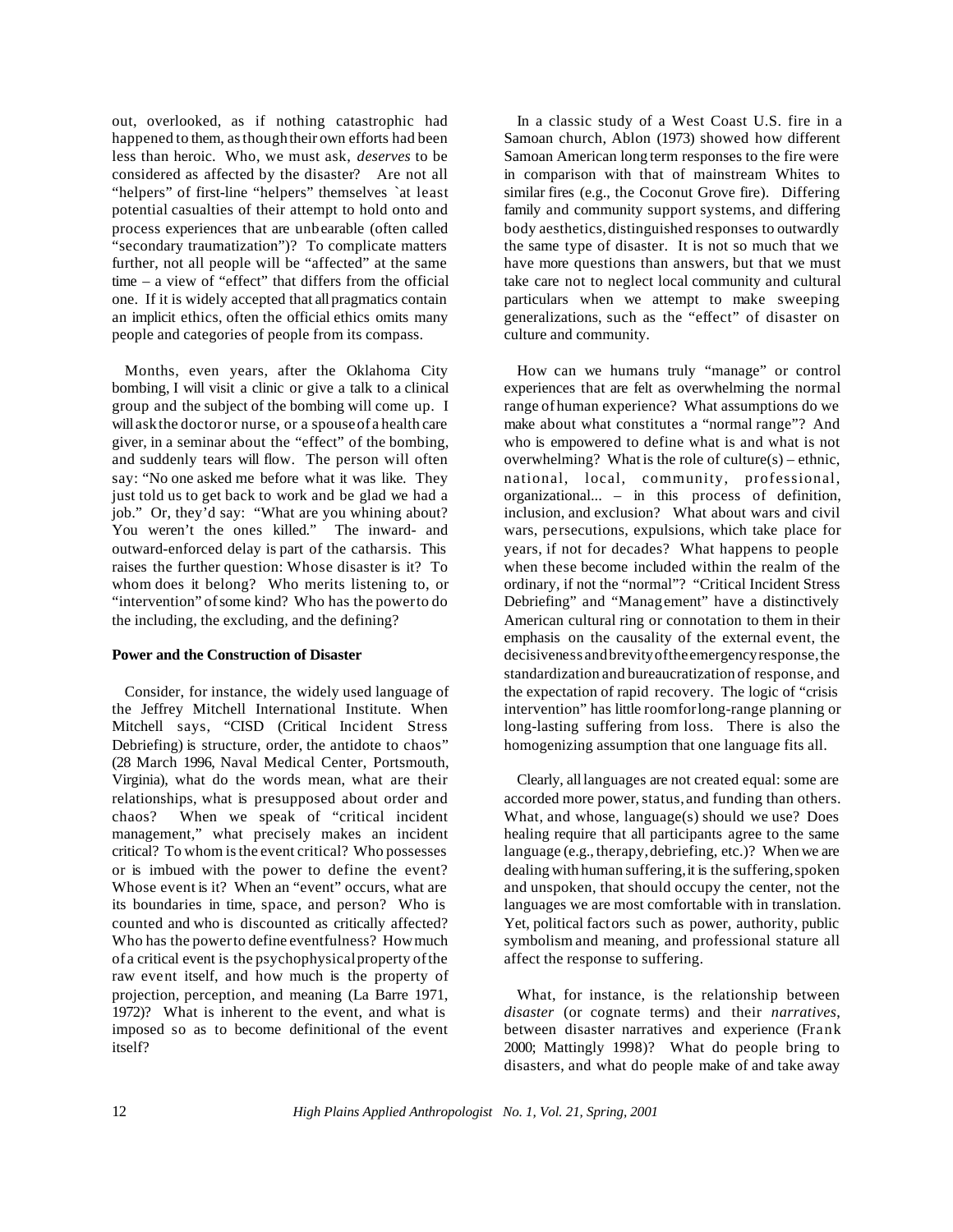from disasters? What do we – and who are all the "we" – think a disaster looks, sounds, feels, and smells like? What constitutes the "scene" or occupies the "front stage" of a disaster? What is relegated to the "wings" or the "backstage"?

What disaster accounts orstores become public, and what ones are kept or relegated to secret or private? For example, can "heroes" also have extra-marital affairs, engage in spouse or child abuse, cheat on income tax returns? What is the human cost of a psychologicalsplitting ofpeople into acknowledgeable public ideals – containers of popular wish – and unacknowledgeable private shame? What kind of help is helpful? A trauma industry, like an alcoholism and drug abuse industry, now flourishes. How does one distinguish between opportunity and opportunism? These questions, if also "academic" or "intellectual," are dire ones: how we answer them directs us to what we will do and not do, whom we will consider and not consider.

Whom do we "treat" or conduct "emergency interventions" with? What and who are a "victim" or "survivor" (etc.) of a disaster? What helps to rebuild destroyed innerandouterworlds? What happens to the griefat the flashpoint oflossin times ofdisaster? What is "its" story, not only the story of the calamity itself? How does making sense of what happened "here" (Worcester) help in the understanding, rebuilding,and disaster planning for what happened and will happen elsewhere? And, the reverse as well: how can the comparative method of understanding adaptation to disaster help us in our own disaster?

Tounderstanda group's conceptionofdisasterandof preparedness, one must understand the philosophy behind, say, its "strategic planning" (or its lack), and the theology behind what is included in (and excluded from) the "procedures manuals," SOPs (standard operating procedures), and the cultural equivalents. One must know about technological and logistical matters, but also about much more. One must be willing to learn what many people do not want to know – including a society's gatekeepers of healing.

The test of whether a given clinician's "therapeutic emplotment" (Mattingly 1998) is therapeutic or antitherapeutic dependsonwhethertheclinicalstrategyand clinical ideology serve as an "automatic" defense against anxiety (Devereux 1967) and thus assures ignorance and emotional anaesthesia in both therapist and client, and wider. Here, culture – as a systematization of thought – can both help and hinder

the healing process (or whateverothertermone prefers to call it). Certain clinical narratives and therapeutic employments are culturally empowered,ifnot enforced. That is, they receive their authority and power by the abnegation of critical thinking and the ceding of judgment to the imagined omniscience of other, "higher" authorities (Boyer 1999: 103-112). Some clinical ideologies and methods achieve their effect by first re-traumatizing ("secondary traumatization") the very clients or patients to whom their practitioners are offering help. By the coercive and exclusive power ascribed to some clinical narratives and therapeutic emplotments, "outcome" measures are highly circumscribed and prescribed, and in turn become "proof" of the truthfulness of the narrative and ritual form. If surprise in the patient and client alike is essential to healing, it is also the element most often excluded from healing – ranging from individual conflict to collective disaster.

# **Meaning and Disaster: From Concreteness to Cultural Philosophy and Its Emergence**

To understand a group's – or many groups' – response to disaster, one must learn – more indirectly than directly – what they are afraid of and what they are not. To understand what a group is prepared and unprepared for, one mustask how they see themselves in relation to the cosmos, in relation to time, in relation to causality (orwill) and responsibility. To understand a group's concepts of disaster and preparedness, one must understand their conception of their relationship to nature, to time, to agency (e.g., being, becoming, doing) (Kluckhohn and Strodtbeck 1961).

For example, to understand how a group "fights" fires,one mustknowwhat they "fight" and to what they submit or yield to. One must know what meanings, feelings, fantasies,and fascinations fire holds for them – and for their wider constituency. For the most part, these *emerge* over time and are not present or stated from the outset. A disastermay be deeply meaning-ful and feeling-ful to people other than those whom we regard culturally as "directly affected." Among many people, there are two injuries: the originalone, fromthe disaster, and the later, narcissistic one, from others' response to the disaster. Neglect and indifference lead to the latter hurt and to the development of a sense of entitlement – or, alternately, non-entitlement. As if the original disasterwere not damaging enough, there often emerge issues of justice and injustice with respect to acknowledgment. "Grief" and "grievance" share a common sense of *loss*.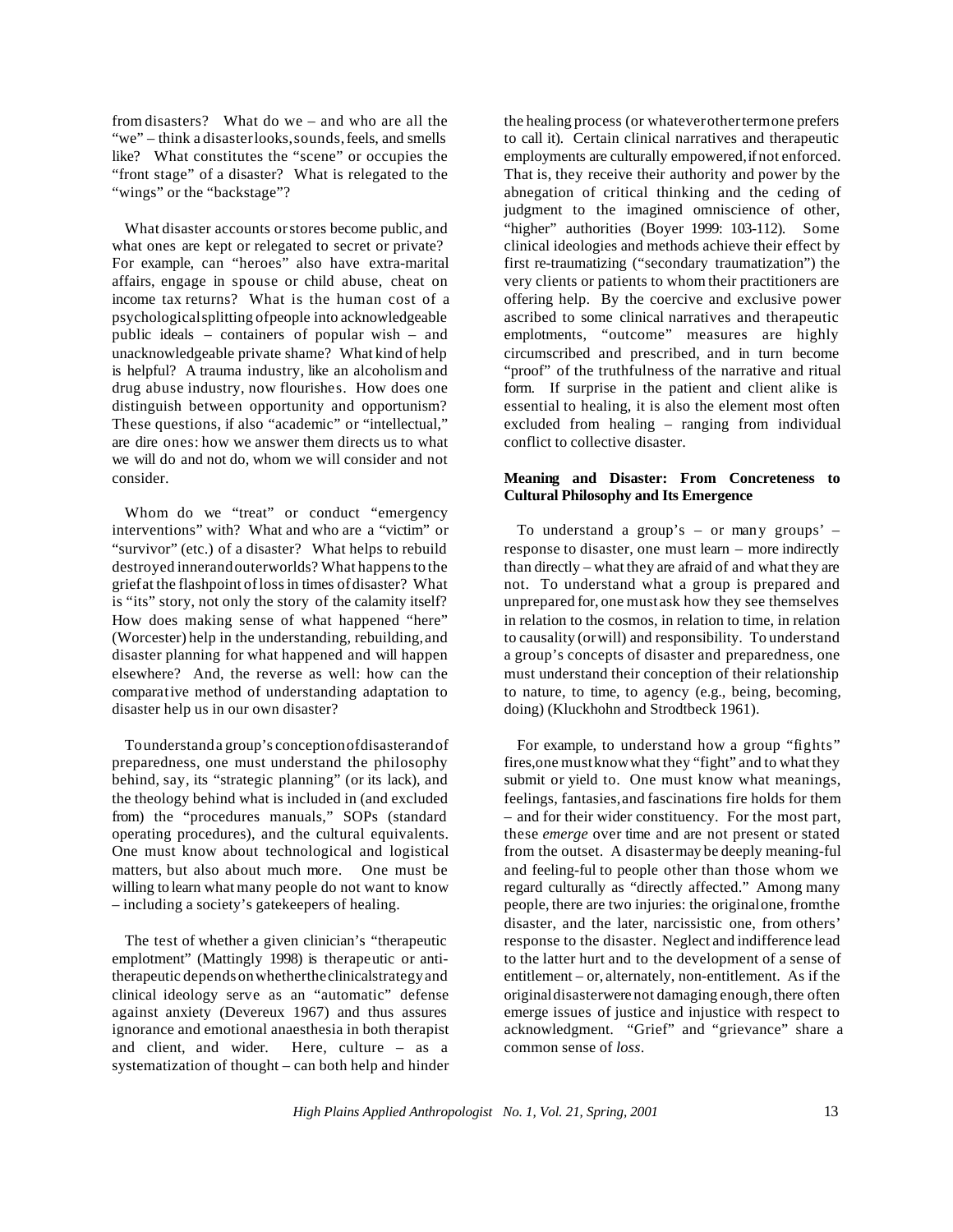The experience of loss and of widespread public recognition on the part of one group often triggers identification among related and even seemingly unrelated groups. It unleashes the sense of vulnerability, the memory of suffering, and the claim of entitlement if not the demand for restitution. Public recognitionofone group triggers a sense ofnarcissistic injury and the protestofinjustice in other groups. It is as if to say: "What about us? We suffered too." Still others, differently defended, will respond less with regression and narcissistic demands, as much as they will with reaction formation, as if to say, "We (or they) suffered too, but we moved on with our lives." More generally speaking, *the current loss from disaster will trigger or rekindle memories and feelings associated with losses often far removed in time from the current event*. We will only take notice of, and try to understand, these subsequent unfoldings if we can accept that things are not what they seem. This is all part of the "fidelity" of which I speak. I illustrate this with a second extended vignette.

# *Vignette 2: The Retreat with the F-5 Game Plan*

My second vignette comes from a medical department's faculty retreat, the goal of which was to foster group coherence via several small- and largegroup exercises, such as designing the first page of a newspaper that would have headlines, pictures, sidebars, and stories depicting the department's imagined future. The date was May 7, 1999. The retreat was held at a pastoral conference center in Oklahoma City. As we worked, we could see the lovely, quiet spring day through the gigantic picture windows. As we went through our various groups and tasks, I wondered what all the retreat was about.

In my own small group, through energetic participation, we developed an image of the Medical Center arising, phoenix-like, out of the rubble of the collapse and ruins of downsizing, restructuring, hospitals, managed care, and national health. Debris everywhere surrounded the stately columns marked "education,service, and research" that stood out from the destruction. In a subsequent large group, several people commented that we needed the force of a tornado to achieve our goals; that we required a total flattening of the organization to make things work; that the debris from all this change is in Kansas (an allusion to the movie, *The Wizard of Oz*); and that we were going in so many directions as a department that we needed "The Force" to be with us to accomplish our avowed goals (an allusion to the Star Wars movie series, in which "The Force" was a great power on the

side of goodness). One person spoke of "The ivory tower scattered like a tornado." One group offered a bold new idea for clinics' reorganization at the end of the day. Images of major reconstruction alternated with images of massive destruction. At the end of the daylong retreat, we named the departmental plan for the future "The F-5 Game Plan."

Four days earlier, on May 3, 1999, a series of tornadoes ripped through central Oklahoma, killing twenty-five people and destroying over a thousand homes. The path of one of the tornadoes lay only a couple of miles away from the idyllic site of the retreat. Whatever else the departmental retreat was officially "about," it was also about the reverberation of the catastrophe in the emotional life of an organizational group. Outside had become inside, variously energizing, terrifying, organizing, and disorganizing. One could offera variety of interpretations – beginning with the most obvious, identification with the (anthropomorphized) aggressor. However, my present point for introducing the vignette is to describe and evoke how *psychologically* present a disaster can become, howit can influence the *work* of a group – and the group be oblivious to the very catastrophic psychology it is enacting. Having first been a terrifying *reality*, the tornado became a personal and group psychological *representation*, a presence that may have fused both fear and wish with respect to aggressiveness.

Fidelity to people's experiences – including experiences that are enacted and articulated as symbols – can take us to the heart of a disasterand to cues as to how to be of help. If one is going to "fight" fires (military, war metaphor), one mustlearn something not only about firefighting, but also about the phenomenology and meaning of fire itself (see Bachelard 1964). The same holds for tornadoes, hurricanes, bombings, floods, and wars. It is not accidental that competitive sports teams often name themselves afterhurricanes,tornadoes,and otherfierce forces of nature (and human as well) that strike a region. Through identification, team members hope to strike – and win – with the ferocity of "mother" and "father" Nature.

# **Disaster and Its Many Damages: Place and Sense of Place**

Any assessment of the "damage" or destruction a catastrophe causes or unleashes must be made both from the outside and the inside (what anthropologistslinguists call "etic" and "emic" perspectives). Such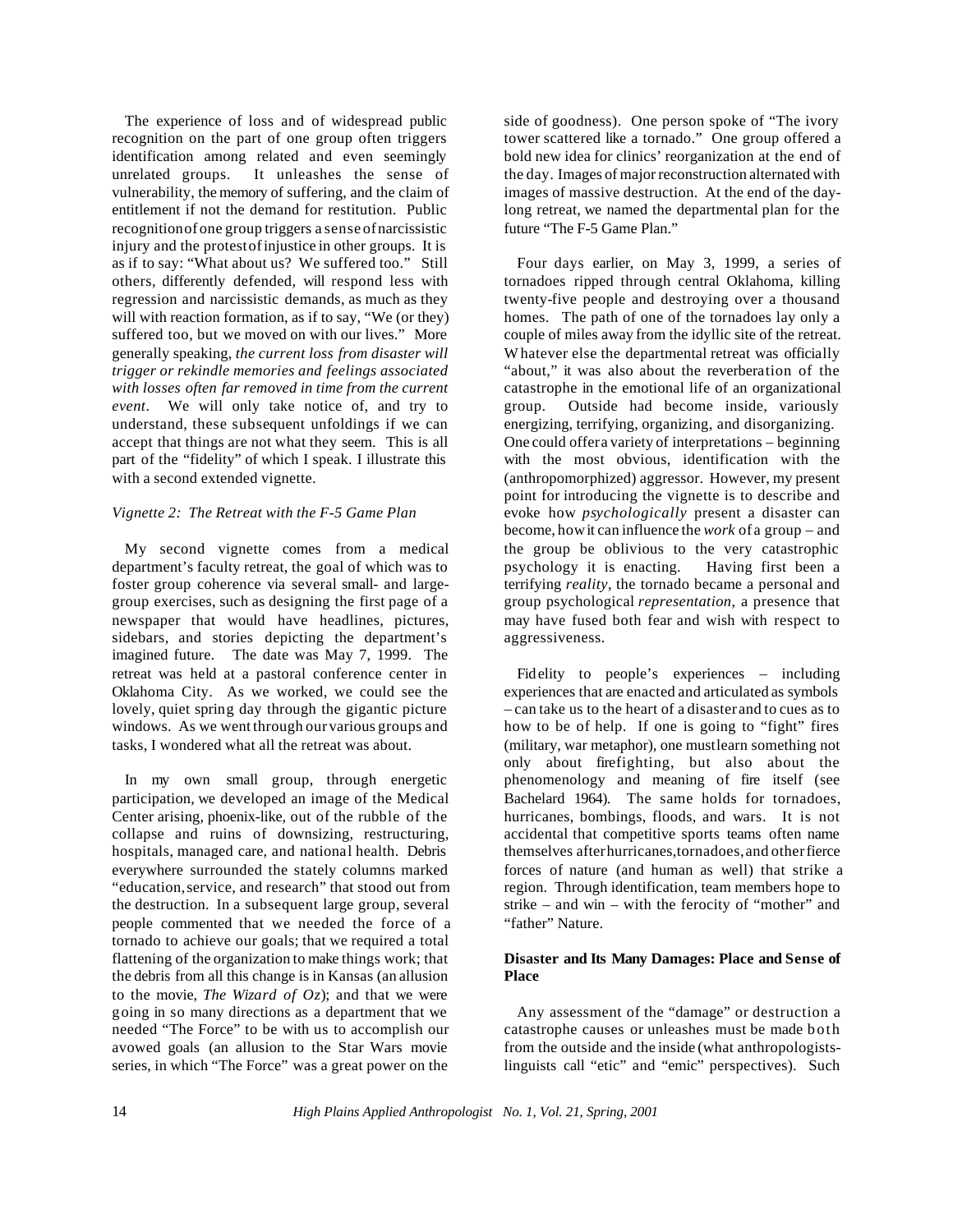points of view, both inside and outside, are numerous and not at all self-evident. There are the official measures such as loss of life, injury, loss of property, loss of productivity, and the like. There is often also damage to the (anthropomorphized) group psyche, to the collective self-image, to the "tissue" or "fabric" (K. Erikson 1976; Rangell 1976) of a community – which is to say, to those networks without which massive separation anxiety is unleashed.

Consider how one compensates – and feels compelled to compensate – forone's (reified)place and sense of place when, through a disaster, the projected place/image and its associated group self-image comes up tarnished. I think of Dallas, Texas, in the shadow of President Kennedy's November 22, 1963, assassination; or of Galveston, Texas, in the wake of the September 8, 1900, hurricane that swept over the island and killed 6,000 people and left another 10,000 homeless; or of Hartford, Connecticut, whose Barnum and Bailey circus tent, waterproofed by paraffin and gasoline, caught fire and consumed 167 people on July 6, 1944. The death of 118 Russian sailors during late August 2000 on the flagship nuclear submarine *Kursk* received world shock and grief,while the Russian army felt itsthousandsofdead neglected and forgotten in the still-popular war against separatist Chechnya.

Grief, resilience, and recovery are made more complicated the more a group's identity and self-image prior to the disaster is bound up with shame or pride – e.g., the Russian government's reluctance to ask for international help as soon as their submarine was in trouble. Galveston, Texas, was the self-proclaimed "Queen of the Gulf(ofMexico)" in the years before the hurricane for which it was so neglectfully unprepared. Hubris and shame are part ofthe damage. The sorrow and publicity around the September 1, 2000, deaths of two Oklahoma officers – an Oklahoma City policeman and a highway patrolman – during a high speed automobile chase is linked at least in part with the lack of public acknowledgment the police received and felt after the 1995 bombing, especially in comparison with the adulation feted on the firefighters. The assessment of material damage to a *place* is inseparable from the assessment ofthe damage to the *sense of place* (which dislocations include separation anxiety that interrupts the fantasy of merger with an idealized maternal object). Place symbolism (together with identity and role symbolism) deserves to be part of the "damage assessment" in any calamity.

Disasteris rarely, if ever, a purely objective, physical event. It is invested and imbued with meaning,

symbolism, and emotion. Is the scope of death on the ocean liner Titanic even thinkable apart from the audacity, if not hubris, with which the ship was launched and set sail? Is not the self-image and national image of the American "Heartland" – innocence, "true grit," virtue – and its violation inseparable from the experience of the 1995 bombing of the federal building in Oklahoma City? One can almost propose a "formula," to the effect that, the greater the symbolic, meaning-ful, and emotional burden of a cataclysm, the more its mourning and recovery will be complicated by defensive, narcissistic dynamic in individual, family, community, and culture. Military defeats, losses of land and property, that are bound up with childhood trauma and conflict often cannot be mourned. They become internally encapsulated, transmitted to subsequent generations for restitution, revenge, and repair. What cannot be mourned will be repeated (Volkan 1988, 1997). This "complicated" reaction to loss averts the disorganizing experience of grief. It manifests itself through blame, through lawsuits, and other action against a world experienced as "bad" (Fornari 1976). Individuals, families, communities, and whole nationalcultures that cannot let go of a loss will find some way to restage it – in some kind of "war" or "sacrifice." This is an especially good reason to make sure no one following a disasteris overlooked or allowed to "slip through the cracks," no one is discounted, so as to help prevent malignant narcissism from growing under the scab of the wound.

My third vignette shows how a potentially complicated grieving was averted through early, perhaps fortuitous, attention to symbol, meaning, and feeling.

# *Vignette 3:Outer and Inner Catastrophes: A Vignette from the May 3, 1999, Great Plains Tornado*

My third vignette comes from Oklahoma City. Two days afterthe May 3tornado,1999,Iwas in the process of leaving a meeting in a clinical department. As everyone else was quickly leaving, a senior physician with whom I had worked for nearly two decades approached me. The meeting had been uneventfuland had been like similar ones I had attended. As he came closer, I noticed that his eyes were very red. He looked exhausted. He said to me: "You're kind of in the psychological field. Is it normalfor a man to get tearful after a tornado rips through your town? I'm teary all the time. Will they stop? What am I asking you for? I know what you'llsay. But I've never had feelings as intense as this. I'm a physician and a specialist in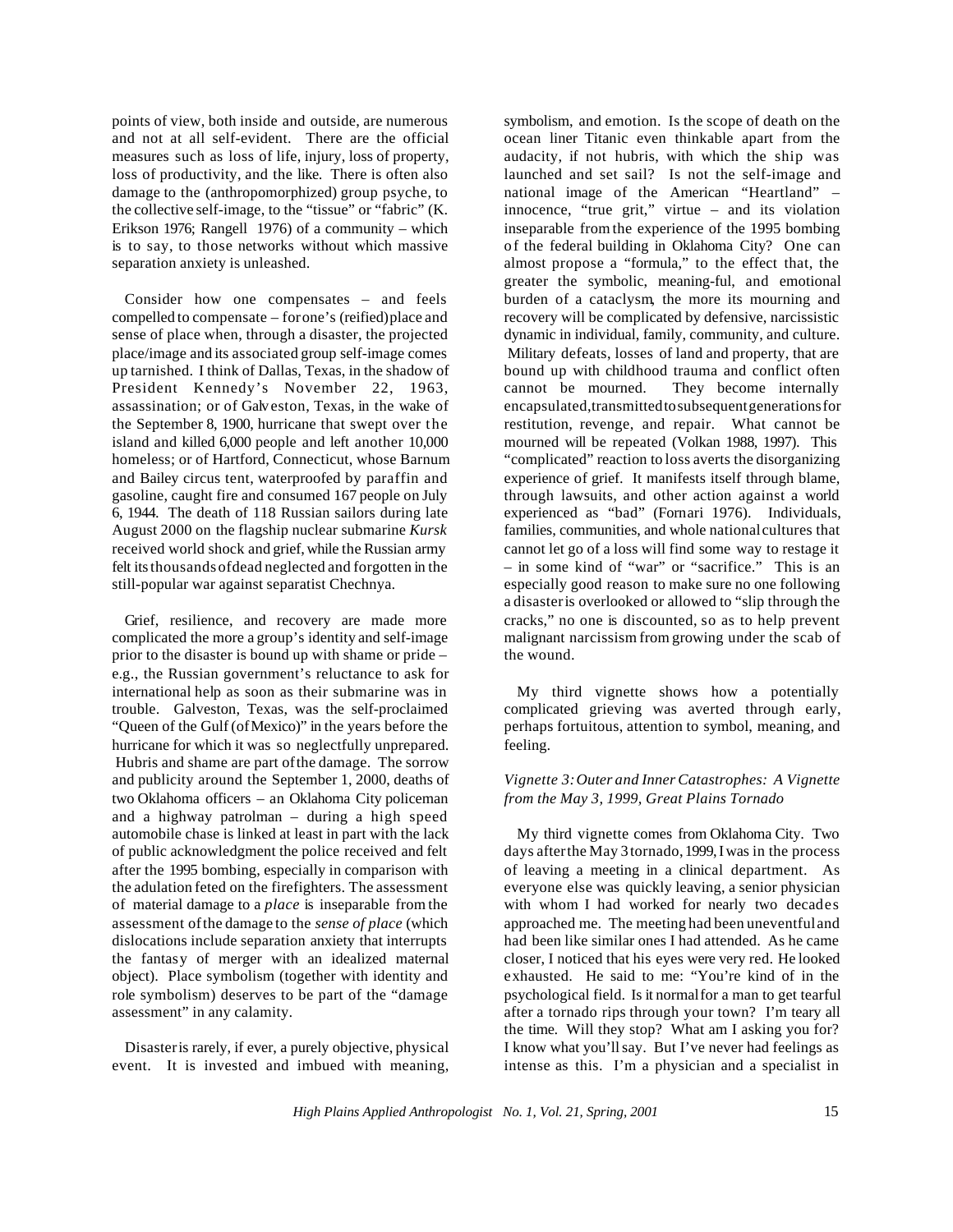workplace catastrophes, so there ain't much I haven't seen. I don't know why I keep getting tearful. It's embarrassing. It comes over me in waves."

I stumbled to say *something* to a man I deeply respected as a scientist, physician, pathologist, and toxicologist in occupational medicine. My family and I had crouched lowin ourbathtub on the night of the 3. I think I just asked him to "Tell me what's going on. You lookexhausted" – a look different from what I had ever seen of this spry, usual, witty man in his sixties.

He continued, saying something like, "I spent all night down in Moore, Oklahoma (one of the heavily populated areas hardest hit by the F-5 tornado). That was on top of my regular job. I was trying to help people sort through the rubble of their homes, to help people fill out insurance forms and file insurance claims, trying to do anything that might be helpful. I saw all these people out in the streets looking back at heaps that had been their homes. It was unreal. I was spooked. This one fellow started pacing back and forth near the curb that had his house number on it. His house was completely gone. It looked almost like a vacant lot. What was someone supposed to do to help him? I put my arm around his shoulder and just stood there with him. The world had been taken away, and all I could do was paperwork to help folks remember what they had."

He continued speaking for several minutes, relating incident after incident from that night, as if he were trying to put together broken glass. He described the eerie sight at shelters where he had seen people standing vigil over their few possessions. They wouldn't let themout of their sight. He returned to the theme of not understanding why he was so *emotional* about this, why he couldn't get it out of his mind,why he couldn't let go of the images ofthe rubble. I thought to ask him about the rubble, what he "saw" in it, but I didn't want to bombard him with questions. Instead, I listened to him via listening to myself, so to speak. I sensedthatheneededto tellsomeone who would listen, someone who would hold onto the story as it was coming to him, and to help him make sense of it.

As he spoke, my thoughts and feelings entered a surreal "twilight zone" that collapsed space and time. I remembered that he had been an early "responder" at the scene of the bombing of the Murrah Federal Building in downtown Oklahoma City four years earlier. Iwondered aloud whether there might be some connection between the tornado and the bombing. He said that it was an interesting idea, one that he'd never thought of. We visited for a few more minutes. As we parted,Isaid stumblingly that I appreciated that he was comfortable talking with me about this difficult subject, and that I wanted him to know that I wanted to make myself available to talk with him any time – even by phone at night if he needed it. He thanked me.

About a week later, we were at a similar clinical meeting. After it was over, my friend approached me. He looked tired, but very much like himself rather than someone haunted. I asked him how he was doing. He said, "I'm doing much better. I want to tell you how much I appreciate our visit last week, and to tell you that something you said helped me to figure out what was going on that had made me so emotional, so volatile. You provided the trigger, the missing piece: the bombing. You asked me whether there was any connection between the tornado and the bombing. It got me to thinking: What bothered me *most* about all the devastation afterthe tornado was that I kept seeing all this blackened stuff in the rubble. I tried to avoid looking. (He was speaking now in a different "voice," as if in a kind of trance, re-living something.) I got to thinking: I remember where I saw this before. I was one of the people the authorities had go through what was left of the Murrah Building less than twenty-four hours afterthe bombing to determine where it was safe to go. This was even before a lot of the rescuers and recovery personnel were inside. The police wanted to knowwhat we were dealing with toxicologically. What kinds of solvents, or explosives, were around that the rescuers and fireman might be exposed to? So they had me walk around in stuff where no one had been yet."

He paused, then continued: "As I was looking for possible exposures, I kept seeing blackened body parts, blackened blood on body parts. I don't remember looking directly at them. It's like I didn't want to see it but I saw it anyway. I couldn't help but see them. Nobody should have to see sights like that, burned bones poking through metal and stone. *That's* what was so overwhelming when I was helping out after the tornado. It was a *flashback*! I'd never had them before. Ithought Isawthe same thing again. I couldn't be sure, just as I didn't look closely enough in the Murrah Building to say forpositivethatcharredflesh and bones are what I saw. But I didn't want to see it again."

As he told the latter part of the story, my abdomen tightened; I began to feel nausea. I trust my countertransference,my emotionalresponse, toconvey the revulsion he had experienced. I do not know whether there was in him a forbidden wish behind the revulsion, but I sense the disgust and horror. He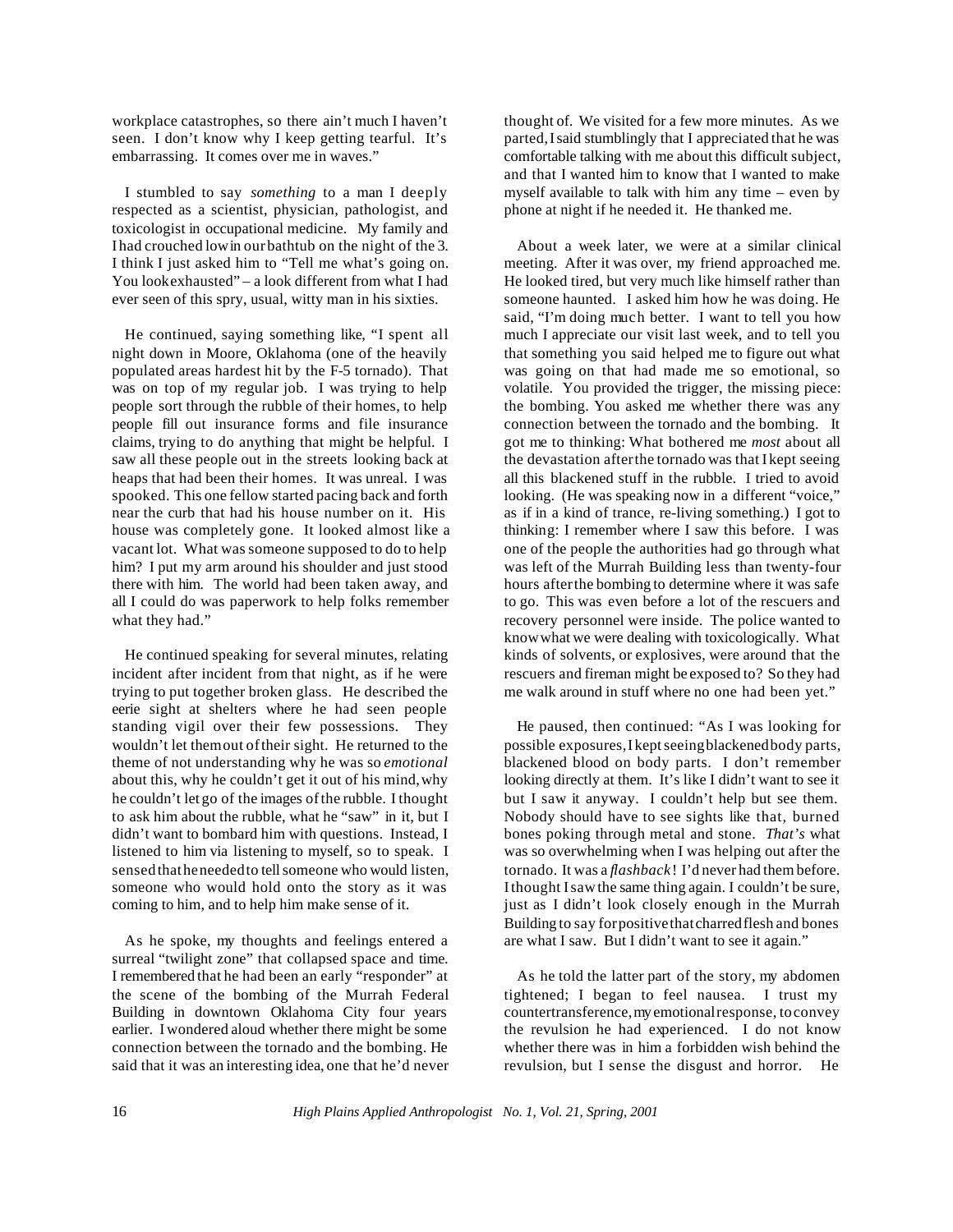thanked me for helping him to "piece together" what had happened and to help him understand why the tornado had had such an emotionaleffect on him. If he felt understood, I also felt understood, capable of understanding, capable – at least then – of *bearing* to hold on to not-knowing to be able to accompany him in discoveringmore ofthe story. He became re-connected to the "more" that overwhelmed him. One might say that he had dissociated the experience into an alter-self or ego-alien fragment, but what is most crucial is the phenomenology, and the relationship that permits the phenomenology to emerge, and for healing to occur.

My colleague and friend can be considered to have been a "direct" helper and early responder following both the 1995 Oklahoma City bombing and the 1999 central Oklahoma tornado. My role was more indirect, more unofficial. I brought to our visit multiple conceptual viewpoints, ranging from a psychoanalytic developmental one to a cross-cultural comparison of trauma. Most of all, I sought to suspend these and listen to him, and not listen primarily through the defensive use oftheory and method. He, together with the emotions, fantasies, and body sensations that our discussion engendered in me, led me to "provide" what he needed to be of help (Boyer 1999).

#### **Transference, Place Symbolism, and Disaster**

Much of the memory,symbolism, and emotion linked to a disastercan be understoodthroughtheconcepts of "transference objects" or "transference targets." Cataclysms do not occurin value vacuums;they do not just "happen" neutrally. They are assigned meaning – often before they occur. These objects and targets – ranging frompersons,to groups,to places – can be the focus of "positive transference," thatis,overestimation and idealization, or of "negative transference," that is, hatred or demonization. In either case, one is unconsciously "transferring" to them, projecting on them feelings and images that originated in an earlier relationship, often one from childhood.

A few brief examples will illustrate this process. In the contemporary U.S., the response to the idea of, and attitudes toward, firefighters is inseparable from the "positive transference," while the responseto the idea of, and attitudes toward, postal workers and the U.S. Post Office, is inseparable from the negative transference. Put differently, the image of the firefighter is of the generous, kindly, self-sacrificial parental rescuer, while that of the postal worker is of the disturbed person who might suddenly "go postal," as the popular expression holds, and massacre people.

The firefighteroccupies the imageofthe "good parent," and the postal worker occupies the image of the "bad parent." Cultural myth – which may be informally and officially exploited – makes some people greater than life and others less than life. Some people are more than human, while others are less than human. Here, reality is not somewhere "in the middle," but is overridden entirely. Heroes can do no wrong, and villains can do no right. Through stereotypes – positive and negative alike – we claim to know people without ever meeting them. Stereotypes become further compounded by wider social reality. For instance, in today's steeply competitive and privatism-ridden America, firefighters are one of the increasingly rare groups dedicated unabashedly to the public good.

Positive and negative stereotypes, and the transferences behind them, hold everyone hostage to fixed images. For instance, benevolent and heroic acts by police have a hard time combating the popular image of the policeman (or –woman) who gives you a speeding ticket, who arrests you for doing something you wished to do but at whichyou instead were caught. The policeman prevents you from doing something, or punishes you forhaving done it. In many cases,police represent our own projected guilty consciences, our own sadism, and our own prohibiting and punishing parents. Fire trucks are more often children's toys than police cars. Firefighters are perceived to be unambivalent, while police are viewed more suspiciously as "political." Firefighters are seen as good-to-all, while police are seen as partial to some members of ethnic groups and heavy-handed to others. Firefighters are also more so "experience-near" public safety officials than police, bringing fire trucks into residential communities and letting children climb all over them.

To cite another example, homeless people, who are often fused with people who are chronically mentally ill, have an almost anti-hero image. In a productivitydriven and independence-espousing culture they are seen as embodying sloth and dependency. They, like firefighters, postal workers, and police, are what La Barre (1946) called "social cynosures," categories of people who attract a lot of attention – and people who are culturally recruited to contain unwanted or unattainable parts of ourselves.

Through these socially held transferences, we claim to "know" people whom we have never met. When disasterstrikes "good" people and places,public shock and grief are longer and more intense than when disasterstrikes "bad" people and places. To the effect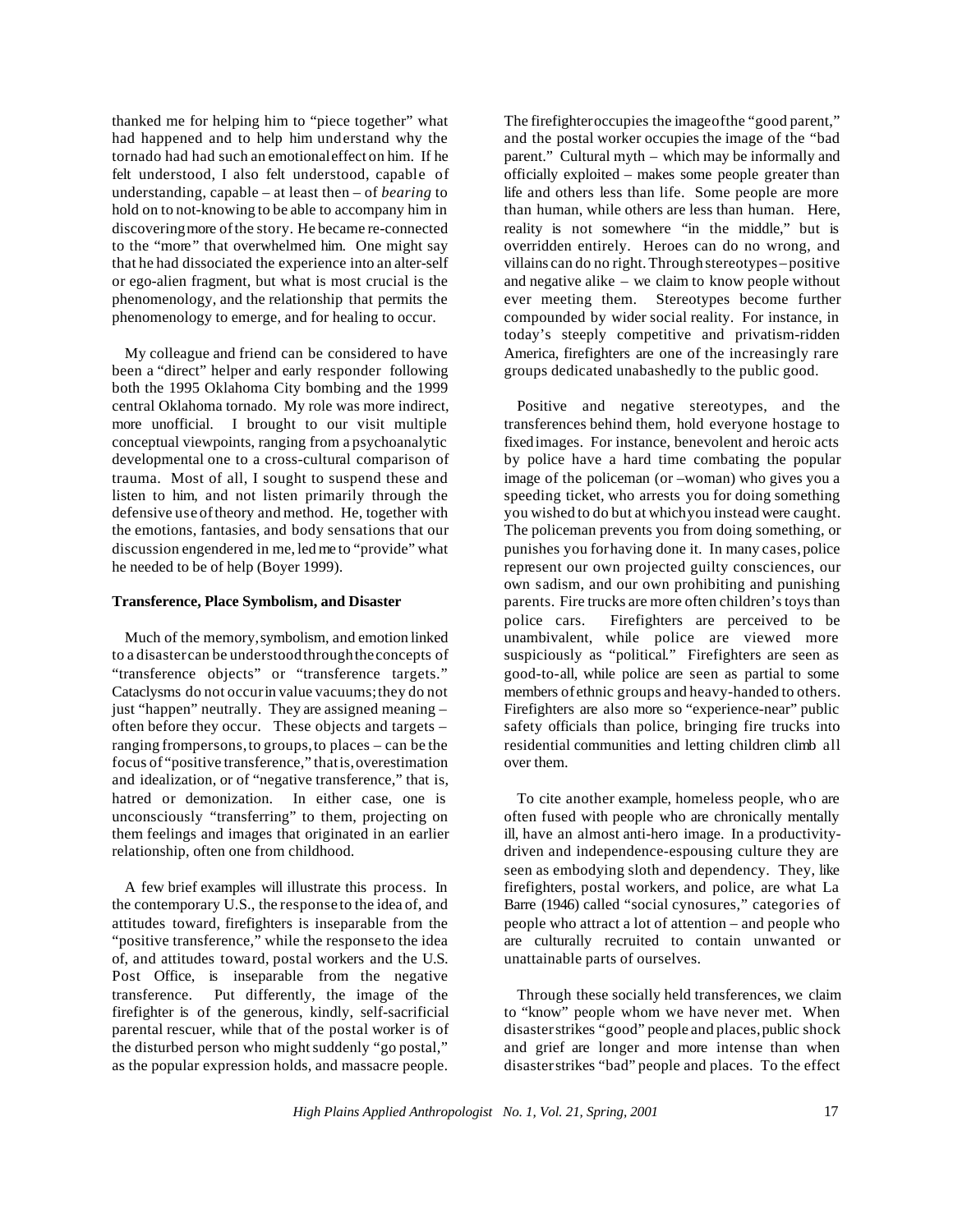of this splitting must be added the complicating factor of unconscious ambivalence beneath firmly held "positions"ofidealization and demonization,or at least disparagement. The hated villain may be secretly admired, while the admired hero may be secretly envied. Positive and negative group-held social transferences to persons, groups, and places help to shape the response to their injury, damage, death, or destruction during disaster.

Further, in some cultures, people can be regarded as heroes only if they die for the cause and community they serve, that is, if they are "sacrifices." The term "sacrifice" was widely used to describe the heroism of the six Worcesterfirefighters who died on December 3, 1999. One wonders whether, when a term is so frequently used, there is a fantasy that the dead heroes are somehow community sacrifices as well as selfsacrifices. In the least, the image or stereotype of "sacrifice" adds to the idealizing transference.

The question *then* becomes when, under what circumstances, outer and inner, these stereotypes become forcefully applied and under what circumstances they are not. When does the emotional valency or powerincrease, and when does it diminish? In Oklahoma City, many members of the police force feelvirtually left out ofthe public acknowledgment that was feted on the firefighters after the bombing. From my understanding of Worcester, Massachusetts, following the fire, there is a greater sense of fraternity and shared recognition between the two groups. One wonders what accounts for the differences, and what communities can learn from one another.

In Worcester, Massachusetts, the two homeless people who started the fire in the Worcester Cold Storage, and who left the building and did not report it, are not being charged and prosecuted,at leastas oflate September 2000. There seems to be widespread popularcompassion in Worcesterfor homeless people, in contrast to elsewhere. What accounts for the difference? What fosters healing and integration, instead of splitting and fragmentation? Perhaps local leadership is part of the explanation – the fire chief's decision tohavefirefighters enterthe building as part of the definition of civic (and role) responsibility. Stereotypes play a large role in making categories of people larger than life or lesser than life. The issue is how,when,andwhy the stereotypes are applied andnot applied.

To summarize: If catastrophe brings out the *best* in us,the mostadaptive, italsobringsoutthe *irrational* as well. In the fourth vignette, as in the third, the eruption of the irrational when it is least expected, comes to be recognized as a consequence of premature "resolution" or "closure."

# *Vignette 4: The Pain Beneath the Scab: From Non-Verbal to Verbal*

My fourth clinical vignette illustrates the cultural psychodynamics of Oklahomans around nine months after the bombing. Although it occurred in Oklahoma, the scenario might be anywhere. To speak metaphorically, it reveals the levels or layers of meaning and feeling beneathadisasterone had thought to be now "behind us." It explores not only what emotionally takes place "beneath the surface" topographically, but precisely the role that "surface" (the scab over the wound) plays in dynamic relation to what is beneath it. In early December (1995) I was giving a talk to an Oklahoma mental health group on the long-termemotionalconsequences ofthe bombing. I had brought into the room and laid on the conference table a piece of granite from the Murrah Building.

One participant, a psychologist and pastoral counselor, continued to eye this artifact withmisgiving long before Iintroduced it into my presentation. When I passed it around the roomhe pulled back, and handled it as if he were trying not to touch it. I asked him to help me to understand his intensediscomfort,one I had labeled aloud as "anger." He assured me that he was surprised, not angry. Courageously, he continued to free associate to my presentation and to the unwelcome piece. He said he didn't want to hearabout the bombing yet again, eight or nine months later. The scab was healing, and here I came and picked it off. Then his voice softened, and his tense body relaxed.

"Maybe I need to feel what I don't want to feel. Maybe I still have strong feelings I haven't dealt with. Maybe I need to have the scab picked off and I'mafraid how much it will hurt. I look at that stone from the Murrah Building and I'm thrown right back into April again. I hurt, but not as much as before. Maybe this time the open wound will take less time to heal and I'll heal more quickly." We then briefly discussed two types of wound healing: from the top down, and from inside out. He had thought that he was healing properly from the top-down, now to discover that the authentic healing could only occur from the inside out. Between us was a moment of unimaginable grace. He said something generous like: "We keep helping each other. That is the best we can do." This case taught me the importance of interpersonal intimacy, the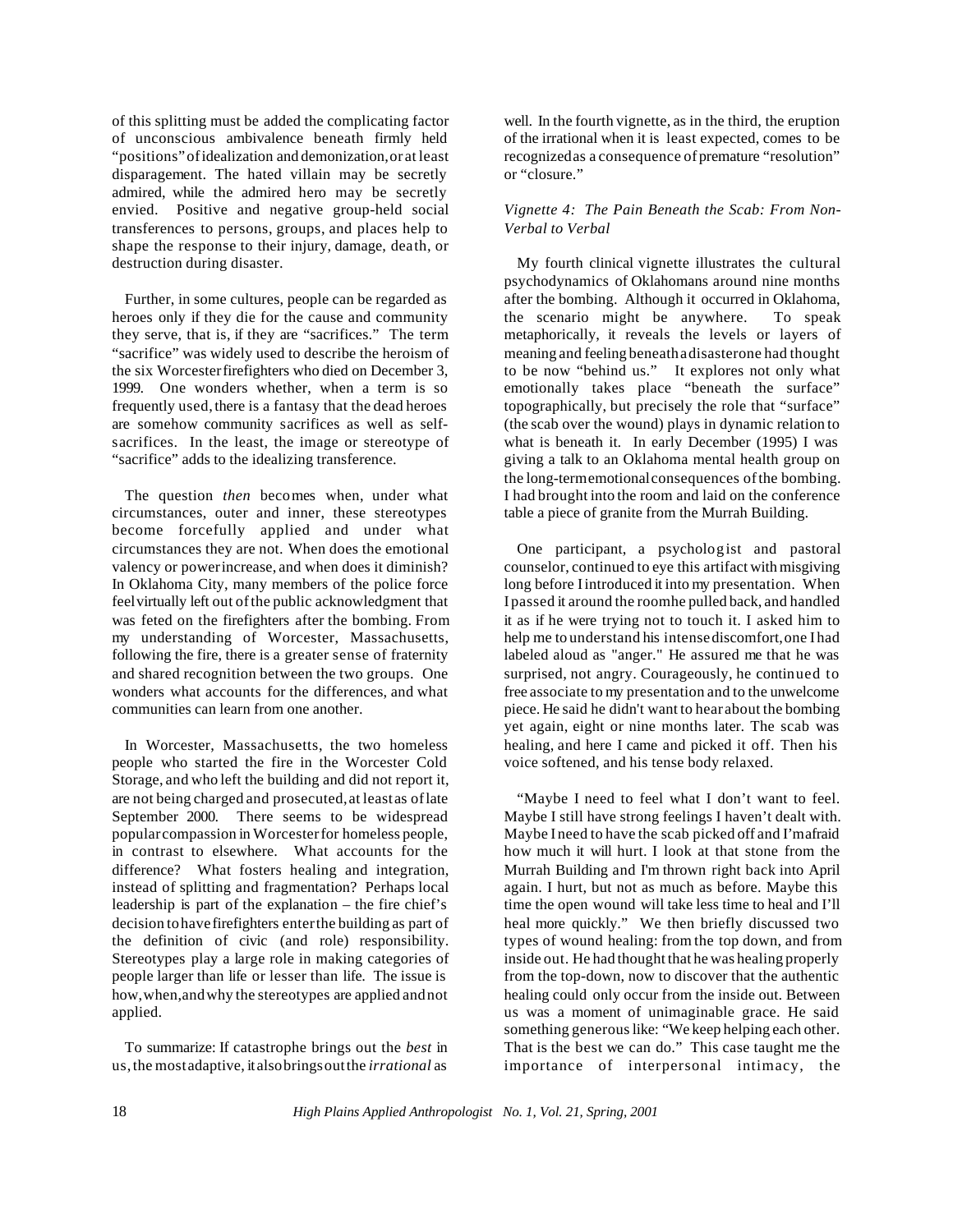intersubjective fashioning of a "holding environment" (Winnicott 1958) and "container" (Bion 1977) in which the work of understanding,working through,and some healing could take place.

This vignette also illustrates the limits of externally and internally imposed *timetables* ofwhen "closure" is supposed to occur, when grieving is expected to be "finished" or "over." From the viewpoint of theory and methodology, such seemingly universal (and universalized) terms such as "closure" and "completion" are culturalsuperimpositions upon life in theguiseof "natural" time. They reflect a condensation fromintrapsychic to politicalagendas. The question of "When should it be over?" is culturally prescribed and ritualized, sometimes helpfully, sometimes hurtfully. In the absence of a respectful, compassionate holding environment, any "intervention" will be damaging in the guise of being helpful.

# **Memory and Memorials: Disaster and How We Remember**

Perhaps the ultimate personal and group expression of "containing" and of "holding" the memory of disasters is a memorial space itself. Human groups of all kinds and sizes memorialize their victories and defeats, their triumphs and tragedies, their "chosen" glories and traumas (Volkan 1991). Sometimes both are contained and condensed into one. In a paper on "Trauma, Memory and Memorials," Michael Rowlands (1998) asks "why some monuments 'work' at the personal level of healing and reconciliation whilst others evoke distaste and condemnation" (1998: 54). I add to this the question ofhowa consultant or applied social scientist can be of help to a community, organization, or culture in helping to foster this reconciliation and healing. It is one thing to observe and interpret how and what groups remember and forget through their memorials. It is another to be asked,invited,to play some role in recommending how, and where, and what, of remembering and memorializing.

Here I am less thinking of design and architecture (which are certainly not the only tangible ways of remembering) as I am thinking of fostering an emotional atmosphere of listening deeply (Stein 1994) in which the fullness of grief can wend its way into creative work. My emphasis is on the process: I trust the "outcome" to take care of itself. Psychoanalyst James Masterson (1983), in a context of training, likewise stresses that "You are the servant of a process." To borrow Bion and Winnicott's concepts, I

trust the content to take shape so long as it is "contained" in a safe "holding environment" in which anxiety may be expressed and processed. I expect that a memorial cultivated in this way will foster further mourning, integration, differentiation, and, in turn, resilience, both in its creation and by thosewho visit it.

Certainly memorials and memorialization can serve aggrandizement and bitterness as "paranoid-schizoid" forms of healing (Klein 1946). They can also serve to help complete–andcontinue – the mourning process as "depressive" styles of healing (Klein 1946). The former would become volatile symptoms as well as symbols; they would help incite action that aspires magically to reverse if not undo the fact of the disaster and loss. The latter might lead to action, but of a more secure, serene, kind.

Mourning that is fruition rather than defense allows both a remembering and a forgetting. The forgetting is a gradual letting go, a part of a larger synthesis or reorganization,ratherthananall-or-nothing repudiation or repression. The remembering is a sometimes fond, sometimes painful, recollection, rather than a compulsive clinging or stylization. If the process of mourning is full, honest, and possesses integrity – words not usually associated with grief – the memorial and memorialization will also. "Applied" social scienceandconsultingis bestthat can help committees, organizations, communities, and cultures to navigate these turbulent emotional waters.

# **Conclusions, Implications, and Recommendations: We Can't Learn from Something We Try Entirely to Prepare For**

It is emotionally tempting to try to "tie up all loose ends" and tightly "package" recommendations at the end of a paper, especially when the subject is as destructive a disaster such as the death of six firefighters on December 3, 1999, in the Worcester Cold Storage and Warehouse fire. Consider the firefighter both as personal or professional, and as metaphor. If there is a certain social role for people who try to put out literal fires, there is also the popular notion and image ofmuch corporate and organizational problemsolving as "putting out fires all the time." I do not equate them, but I draw attention to the fact that much of everyday cultural workplace life has something of the dramatic intensity of "crisis management." Managers and bosses are often known to say, "AllI get done around here is going from fire to fire, putting out fires everywhere." The task is of rescuing something or someone from the brink of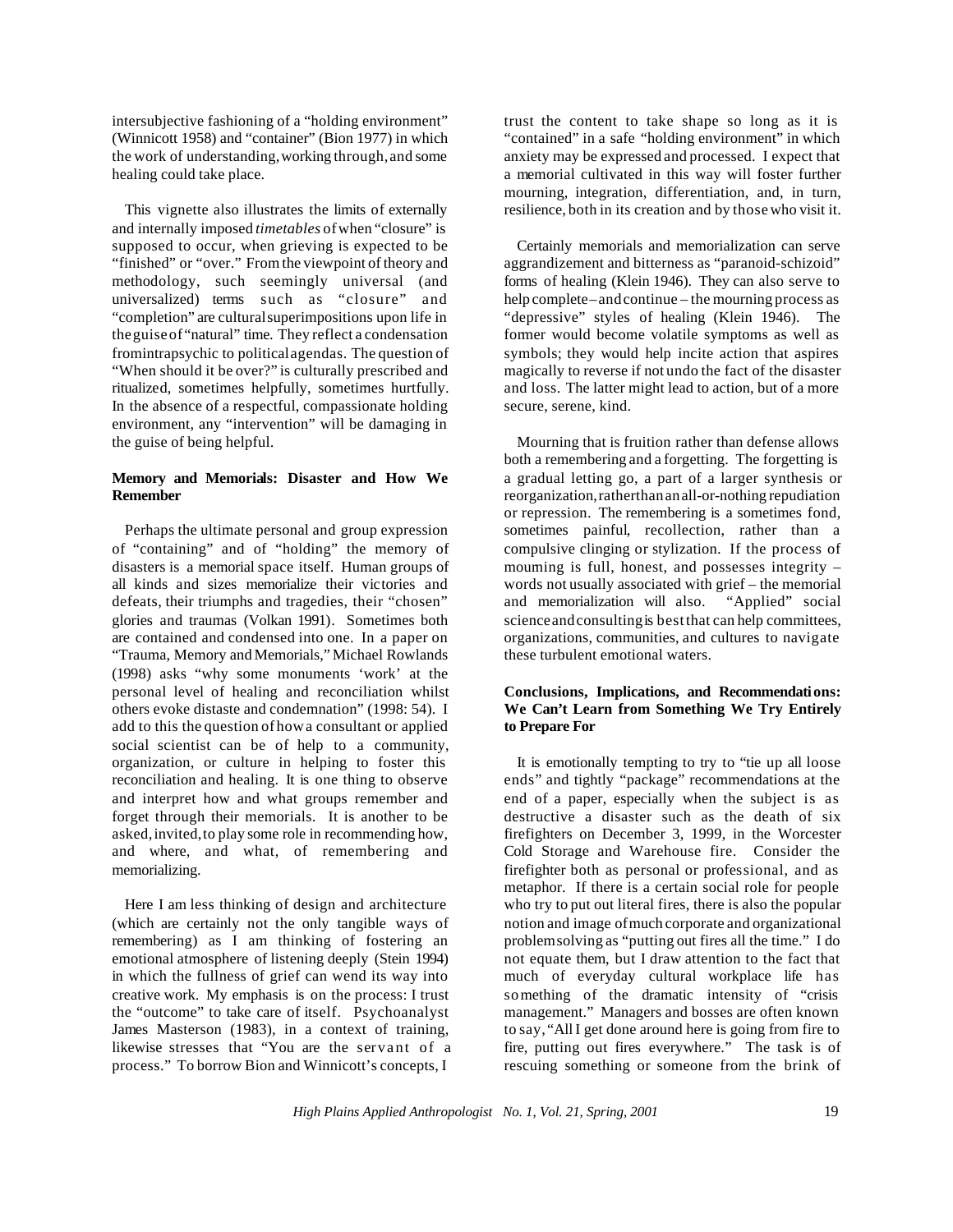disaster. The danger is of being consumed by the conflagration oneself – ifonly by one's own disastrous, devouring anxiety.

Even as we keep the "emergency" metaphor for part of the story, what can we learn from other parts of it? In this concluding section, I offer some suggestions about what this framework "implies." Even in the face of *compelling storylines or disaster narrative forms*, can we allow ourselves to imagine, even to listen to, alternatives? Catastrophes rarely, if ever, happen neutrally. They happen to people and places that have some significance. The Worcester Cold Storage and Warehouse had been a massive, century-old building near the downtown area, one that most people could identify, and one that firefighters knew in their fears. The building had been ins ulated in multiple layers of materials, largely petroleum-based. The site, the place, the fire, and the men who "fight" fires are all symbols.

Consider next, notions of healing or simply of helping. An *absolutist*, perhaps official view designates, "What you should do...," and "Who you should talk to...." What I would call a *naturalist* – not a relativist – view might ask the questions, say, to firefighters or to emergency room staff, "What do you need now?" or "Who do you need to talk to…?" These differences pervade the who, what, when, where, how, issues. The point is not to presume what others need or want in times of disaster, but to ask them, to enlist their participation in the mastery of their own circumstances. To return to the firefighting metaphor: Help them to put out the *figurative* fire; do it *with* them. The same applies to timetables forrecovery and howrecovery (or many other words) happens: ask, don't merely tell. There might not yet be the relationship in which your "telling" is acceptable. "What helps"? is no simple, self-evident question. It is rife with anxiety, with assumptions, and with agendas.

Next, consider the fact that during and following a disasterthere are*multiple,oftencompetingframeworks*, viewpoints, starting points, feelings, narratives, and agendas. Stating "whose" event and "what kind of" event it is – let alone becomes – is far from simple. Disaster, like much of culture, is as much the language of argument as it is of consensus. On December3 and thereafter, there were many fires in the imagination, not only a single one. The December 3, 1999, fire in Worcester rapidly spread from a local into a national event. The funeral was attended by many public officials, including the President. The August 2000, issue of *Esquire* featured a lengthy story and pictorial

on the fire and on the six firemen who died (Flynn 2000). It became an American saga – a lucrative one.

Next, the unit(s) of care – who all are affected, and how – cannot be entirely known beforehand orthrough the imposition of external categories. The same external trauma can have many different "effects" on people. This fact directs us to the inner and outer reaction to the disasteras much as to the disaster itself (La Barre 1971). This reaction may, in turn, come to be experienced as part of the disaster. Related to the question of *unit*, are those of *duration, preparedness, the multiplicity ratherthanthesingularity ofresponse, rationality and irrationality of response, style of mourning, and usefulness or effectiveness of help*, among others. We can, paradoxically, plan better for catastrophes if we can accept that a) irrespective how prepared we are, at leastsome facets ofthe next disaster will take us by surprise and unprepared; b) resilience is largely afunctionofthe values,attitudes,strengths,and childhood experiences *brought to* the disaster *in interaction with* the availability of a "holding environment" (Winnicott 1958) to "contain" (Bion 1977) and help processthe emotions that emerge, both short term and long term, following the disaster. Disaster planning is bestwhen it is not manic-inspired.

*Containment* and *mastery* are vital parts of the mourningand reorganization processprecisely because disaster consists of an event of such devastating, overwhelming proportions that could not be contained and mastered at the time. Part of the letting-go of the past in the future, rather than repeating it, is; a) acceptance that the terrible event already occurred and cannot be preventedfromhappening,andb)acceptance ofone's part,small orlarge, in the fact that it happened.

The *symbolism of place* and of disaster, that is, the *sense ofplace* and what takes place in it, influences the direction and outcome of mourning. Attention to the *language* of disaster is part of healing and of helping. Indisasterthere is not only loss oflife and property,but at leasta threatened loss ofidentity – not only *what we have*, but also *who we are.* Identity and its politics also affects recovery after disaster. I imagine, for instance, that the relationship *between* Youth Opportunities Upheld, Inc. and the University of Massachusetts, the co-sponsors of the symposiumon loss and trauma, will have some part in shaping the long-term resilience of the greater Worcester community – and the reverse. That is, the relationship between two *workplace cultural identities* influences the larger *community identity of recovery* – and vice versa.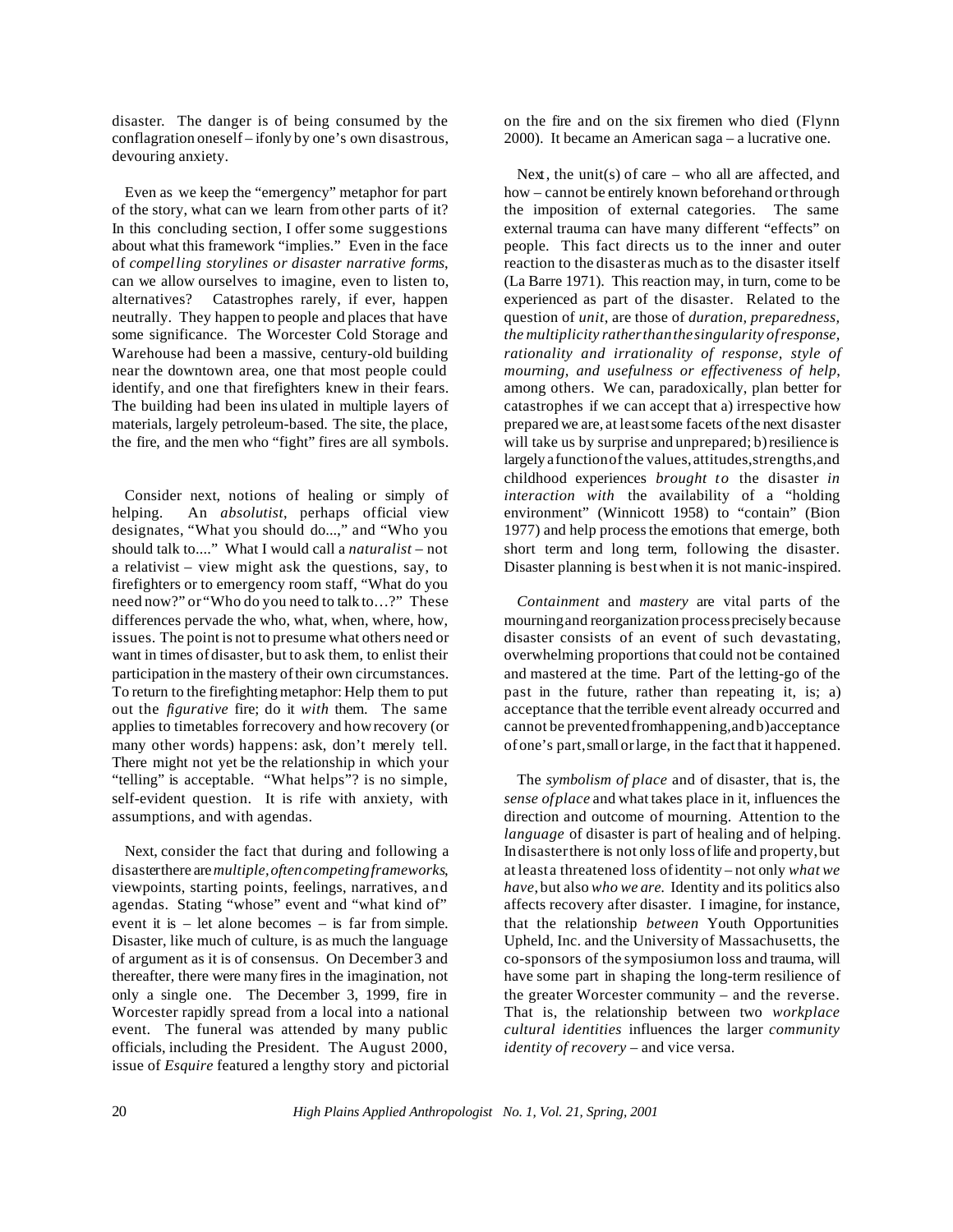Permit me to conclude with an image. The developmental task of catastrophic loss is the "digestion" and "metabolization" of the event. If the disaster cannot be absorbed and used by the "organism," it will remain swallowed whole, and take on a life as a permanently installed foreign object that will continue to haunt its host (introject). Whatever else we label individual, family, workplace, community, and cultural response to disaster, the ultimate measure of its adaptability lies in how much it helps or interferes with this process of digestion and metabolization – integration. *The distinction between the fullness of mourning and the inability to mourn* (Mitscherlich and Mitscherlich 1975*) would seemto lie at the heart ofthe question ofhow long a fireburnsand how long a shadow any disaster casts.* Long after the fire itselfis extinguished,its passion continues to burn, and its significance enflames memory. The question of how long this symbolic fire burns is largely a question of the *human space* we create in our communities to hold, contain, and process its still emotionally hot coals. In disasters as in other problem solving, we will do well if we allow our metaphoric "cream of wheat" or "mashed potatoes" to be lumpy and not obligate them to be smooth. In doing so, we are being true to reality and to the people whom we are trying to understand and to help.

### **Notes**

1. Based on a keynote presentation, "Catastrophe: Community Impact and Healing," Worcester Institute on Loss and Trauma. Sponsored by the University of Massachusetts Medical School and Youth Opportunities Upheld, Inc., Worcester, MA. Given on October 20, 2000. The paper owes much to conversations with Marjorie Cahn, the Worcester Conference Planning Committee, Fred B. Jordan, Allene Jackson, John Tassey, and Cynthia Calloway. I dedicate this paper to the memory of L. Bryce Boyer, eminent psychiatrist, psychoanalyst, and friend who died on August 8, 2000.

2. Department of Family and Preventive Medicine, University of Oklahoma Health Sciences Center, 900 NE 10, Oklahoma City, OK 73104. Phone: 405-271- 8000, ext. 32211; Fax: 405-271-2784; email: howardstein@ouhsc.edu

# **References Cited**

### Ablon, Joan

1973 Reactions of Samoan Burn Patients and Families to Severe Burns. *Social Science and Medicine* 7(3): 167-78.

#### Apprey, Maurice

2000 *The Dazzle of the Genital Chamber Is But an Ambush Toward Death: The Analysis of a Poet's Writing Inhibition.* Unpublished book manuscript.

#### Bachelard, Gaston

1964 *The Psychoanalysis of Fire*. Boston: Beacon Press.

#### Beck, Ulrich

- 1992 *Risk Society: Towards a New Modernity (Theory, Culture, and Society Series).* Menlo Park, CA: Sage Publications.
- 1999 *World Risk Society*. New York: Blackwell.

### Bion, W. R.

1977 *SecondThoughts:SelectedPapersonPsycho-Analysis*. New York: Jason Aronson.

#### Boyer, L. Bryce

1999 *Countertransference and Regression*. Northvale, N.J.: Jason Aronson.

### Brody, Howard

1987 *Stories of Sickness*. New Haven: Yale University Press.

#### Devereux, George

- 1955 Charismatic Leadership and Crisis. In *Psychoanalysis andtheSocialSciences*. Gézà Róheim, Editor. New York: International Universities Press. pp. 145-157.
- 1967 *From Anxiety to Method in the Behavioral Sciences*. The Hague: Mouton.

#### Doka, Kenneth J.

1989 *Disenfranchised Grief*. Lanham, MD: Lexington Books.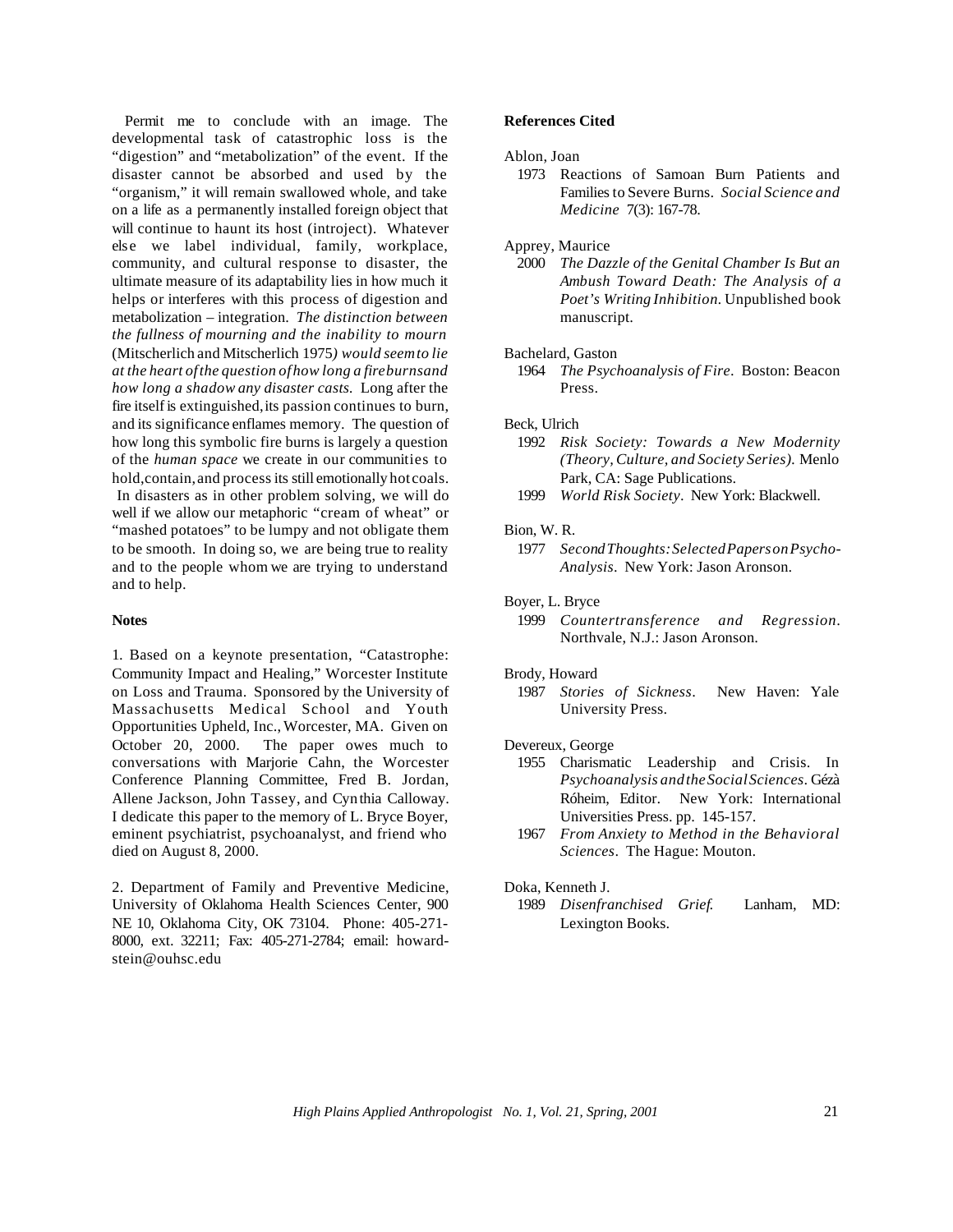Eisenbruch, Maurice

- 1984a Cross-Cultural Aspects of Bereavement. I: A Conceptual Framework for Comparative Analysis. *Culture, Medicine and Psychiatry* 8(3): 283-309.
- 1984b Cross-Cultural Aspects of Bereavement. II: Ethnic and Cultural Variations in the Development of Bereavement Practices. *Culture, Medicine and Psychiatry* 8(4): 315- 347.
- 1991 From Post-Traumatic Stress to Cultural Bereavement: Diagnosis of Southeast Asian Refugees.*Social Science and Medicine* 33(6): 73-80.
- 1992 Toward a Culturally Sensitive DSM: Cultural Bereavement in Cambodian Refugees and the Traditional Healer as Taxonomist. *Journal of Nervous and Mental Diseases* 180(1) January 1992: 8-10.

# Erikson, Kai T.

1976 *Everything in Its Path: Destruction of Community in the Buffalo Creek Flood.* New York: Simon and Schuster.

Feld, Steven and Keith H. Basso, Editors

1996 *Senses of Place*. Santa Fe: School of American Research.

Flynn, Sean

2000 The Perfect Fire. *Esquire*, August 2000: 64- 79, 129, 131-133.

#### Frank, Gelya

2000 Review. *Medical Anthropology Quarterly* 14(1)March 2000: 112-113.

### Freud, Sigmund

- 1900 The Interpretation of Dreams. In *The Standard Edition of the Complete Psychological Works of Sigmund Freud*. Volume 4 (first part). London: Hogarth Press, 1953.
- 1912 Recommendations to Physicians Practicing Psycho-Analysis. In *Standard Edition*, Volume 12: 111-120. London: Hogarth Press, 1958.
- 1917 Mourning and Melancholia. In *Standard Edition* 14. London: Hogarth Press.

Fullilove, Mindy Thompson

1996 Psychiatric Implications of Displacement: Contributions from the Psychology of Place. *American Journal of Psychiatry* 153: 1516- 1523.

Javors, Irene

2000 Grief that Dares Not Speak Its Name. *Clio's Psyche* 7(2)September 2000: 88-89.

### Klein, Melanie

1946 Notes on Some Schizoid Mechanisms. *International Journal ofPsycho-Analysis* 27: 99-110.

#### Kleinman, Arthur

1988 *TheIllnessNarratives:Suffering,Healingand the Human Condition.* New York: Basic Books.

Kluckhohn, Florence R. and Fred L. Strodtbeck

1961 *Variations in Value Orientations*. Evanston, Illinois: Row Peterson.

#### Krystal, Henry

1988 *Integration and Self-Healing:Affect,Trauma, Alexithymia*. Hillsdale, NJ.: Jason Aronson.

#### La Barre, Weston

- 1946 Social Cynosure and Social Structure. *Journal of Personality* 14: 169-183.
- 1971 Materials for a History of Studies of Crisis Cults: A Bibliographic Essay. *Current Anthropology* 12(1)February: 3-44.
- 1972 *The Ghost Dance: The Origins of Religion*. New York: Dell.

### Lofholm, Nancy

2000 Utes see 'spirits' in calamities [fire in Mesa Verde National Park]. *The Denver Post* 28 July 2000, p. 1A, 7A.

## Luel, Steven A. and Paul Marcus, Editors

1984 *Psychoanalytic Reflectionsonthe Holocaust*. New York: Holocaust Awareness Institute, Center for Judaic Studies, University of Denver; and KTAV Publishing House.

### Masterson, James

1983 *Countertransference and Psychotherapeutic Technique*. New York: Brunner/Mazel.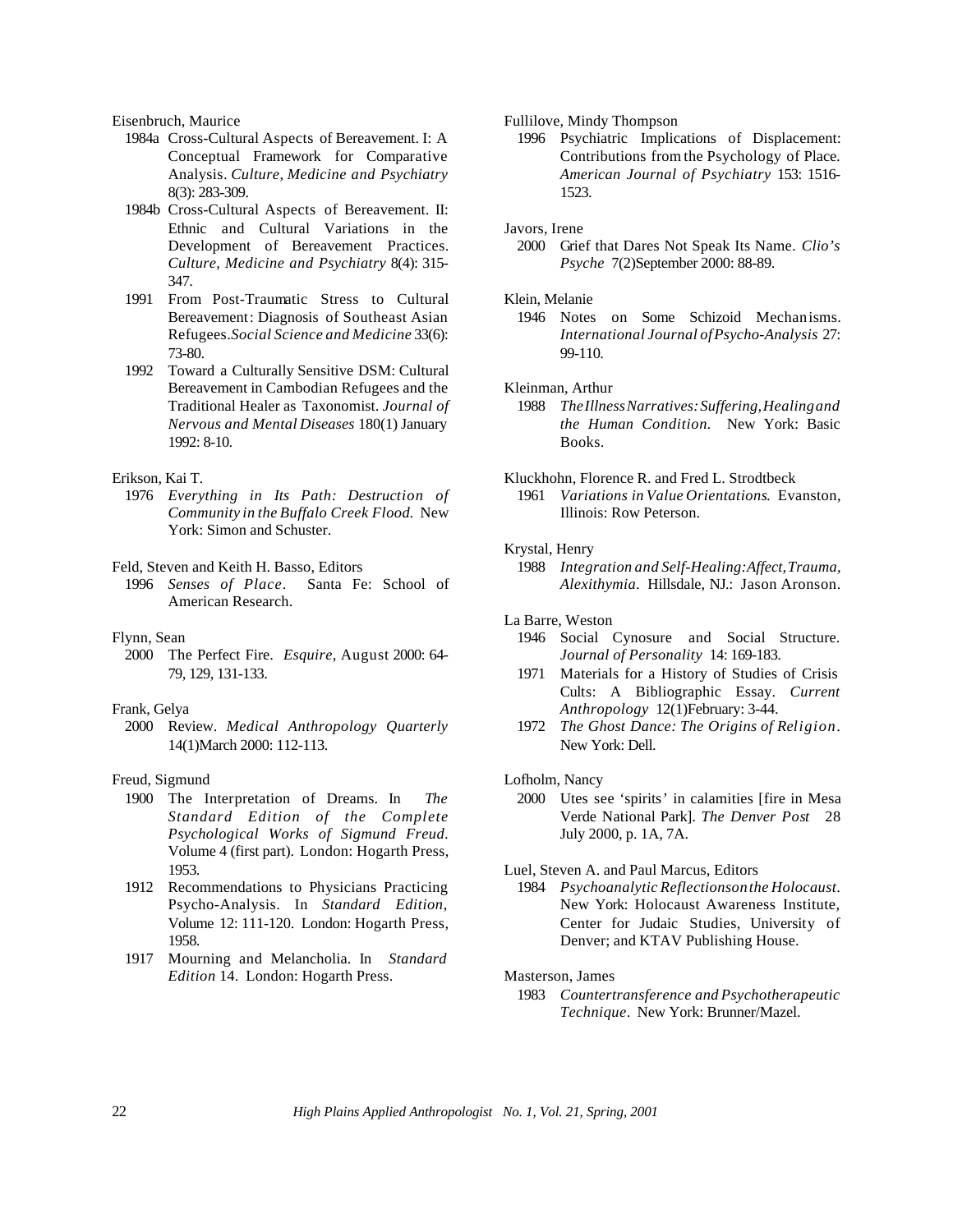Mattingly, Cheryl

1998 *Healing Dramas and Clinical Plots: The Narrative Structure of Experience.* Cambridge: Cambridge University Press.

Mitchell, Jeffrey T. and George S. Everly, Jr.

1995 *Critical Incident Stress Management: The Basic Course Workbook.* Ellicott City, MD: International Critical Incident Stress Foundation, Inc.

Mitscherlich, Alexander and Margarete Mitscherlich

1975 *The Inability to Mourn: Principles of Collective Behavior*. New York: Grove Press.

Niederland, William G

- 1961 The Problem of the Survivor. *Journal of Hillside Hospital* 10: 233-247.
- 1964 Psychiatric Disorders among Persecution Victims. *Journal of Nervous and Mental Disorders* 139: 458-474.

## Ochberg, Frank

1997 Introduction: Twenty Years After Defining PTSD. *Mind and Human Interaction* 8(4): 201-203.

Oliver-Smith, Anthony

1992 *The Martyred City: Death and Rebirth in the Andes*. Prospect Heights, Illinois: Waveland Press.

Rangell, Leo

1976 Discussion of the Buffalo CreekDisaster: The Courseof Psychic Trauma.*American Journal of Psychiatry* 133: 313-316.

Ritzer, George

2000 *The McDonaldization of Society*, 3 rd edition. Thousand Oaks, CA: Sage Publications.

Rowlands, Michael

1998 Trauma, Memory and Memorials. *British Journal of Psychotherapy* 15(1): 54-64.

Stein, Howard F.

- 1978 Aging and Death Among Slovak-Americans: A Study in the Thematic Unity of the Life Cycle.*JournalofPsychologicalAnthropology* 1(3): 297-320.
- 1987 *DevelopmentalTime,Cultural Space:Studies in Psychogeography*. Norman: University of Oklahoma Press.
- 1995 Reflections on the Oklahoma City Bombing: War, Mourning, and the Brief Mercies of Plenty. *Mind and Human Interaction*, 6(4) November 1995: 186-199.
- 1996 Oklahoma City Aftermath: Trauma, Time, and Adaptation – A Psychohistorical Montage. *Clio's Psyche* (The Psychohistory Forum) 2(4)March 1996: 92-95.
- 1997a Disaster, Community, Culture, and the Practice of Anthropology: Some Reflections and Lessons from the Oklahoma City Bombing." *High Plains Applied Anthropologist* 17(1) Spring 1997: 69-82.
- 1997b Trauma Revisited: Mourning and the Unconscious in the Oklahoma City Bombing. *Journal forthePsychoanalysisofCulture and Society* Spring 1997 2(1): 17-37.
- 1998 *Euphemism, Spin, and the Crisis in Organizational Life*. Westport, CT: Quorum Books.
- 1999 A Bombing in April: Culture and Disaster in the Oklahoma City Bombing. *Illness, Crisis and Loss* (Sage Publications), 7(1)January 1999: 17-36.

Stein, Howard F. and Maurice Apprey

- 1990 *Clinical Stories and Their Translations*. Charlottesville, VA: University Press of Virginia.
- Stein, Howard F. and William G. Niederland, Editors
	- 1989 *Maps from the Mind: Readings in Psychogeography*. Norman: University of Oklahoma Press.

# Taylor, Shelley E.

1983 Adjustment to Threatening Events: A Theory of Cognitive Adaptation. *American Psychologist* 38(11): 1161-1173.

Terry, Jack

1984 The Damaging Effects of the 'Survivor Syndrome'. In *Psychoanalytic Reflectionson the Holocaust*. pp. 135-148. New York: Holocaust Awareness Institute, Center for Judaic Studies, University of Denver; and KTAV Publishing House.

Vekilovsky, Immanuel 1950 *Worlds in Collision*. New York: Dell.

- Volkan, Vamik D.
	- 1988 *The Need to Have Enemies and Allies*. Northvale, N.J.: Jason Aronson.

*High Plains Applied Anthropologist No. 1, Vol. 21, Spring, 2001* 23